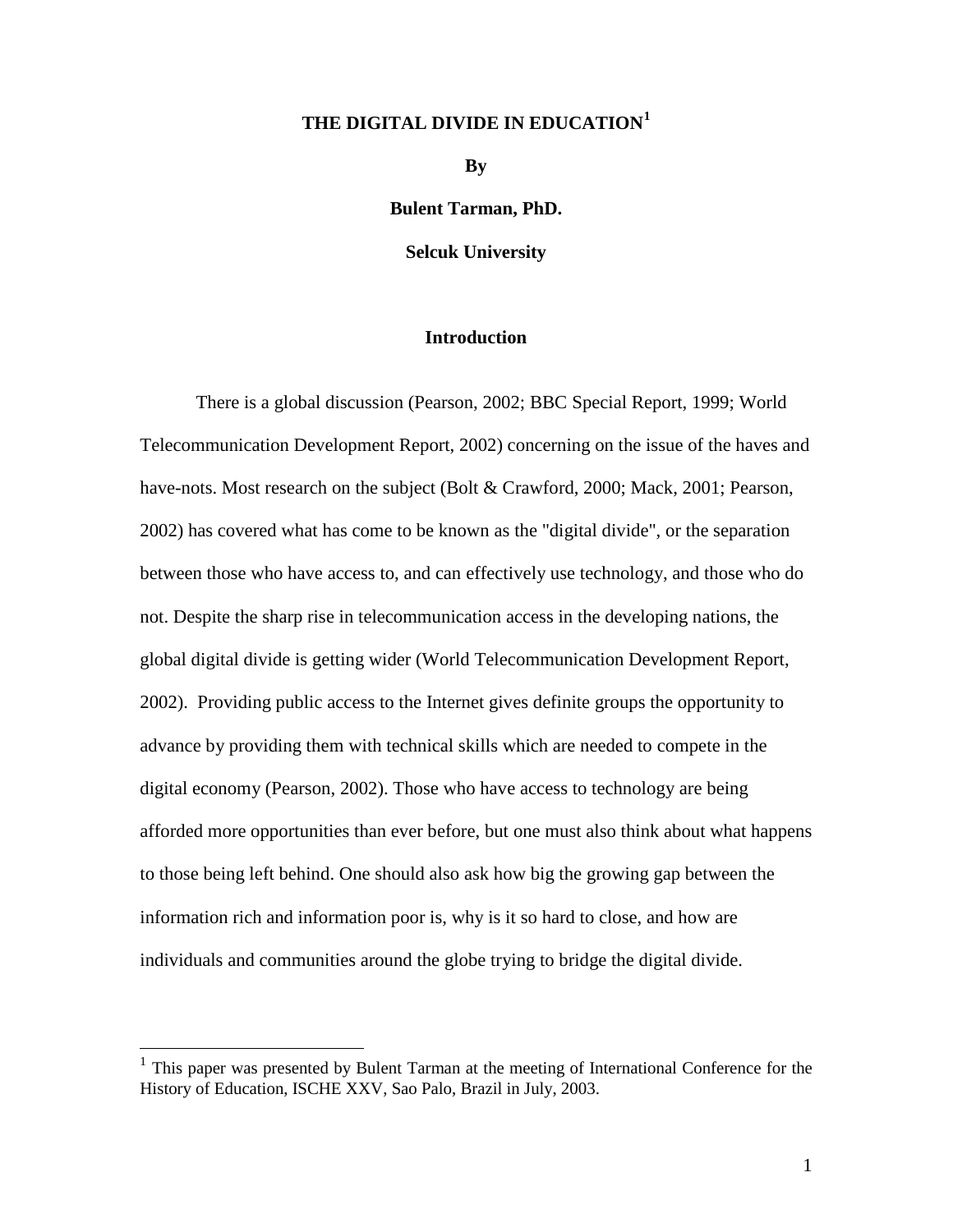The issue of the digital divide is of highest concern in the United States Government and commerce. This concern involves the US Government Working Group on Electronic Commerce, The National Economic Council, The White House Office of Science and Technology Policy, The National Science Foundation, The Department of Education, and The US Department of Commerce. Besides governmental organizations, financial institutions are also interested in the digital divide (Gaillard, 2001).

It is easy to understand why corporate America is concerned with the divide that because it affects Internet access, which is simply a marketing issue (Cuban, 2002). However, an important question for this study is what makes the digital divide such an important issue for the government.

By considering all the questions asked above, this study examines the digital divide at three different levels: a) from the perspective of the US as the most powerful country in the World, b) from a global perspective and c) from the Perspective of Turkey.

After defining the term "digital divide", I look at the digital divide in the context of the US, mostly focusing on education, and partly race and gender. However, approaching the issue from only the United States' perspective is not enough because the digital divide is not only an American issue but also an international one. Digital gaps in education, employment, race, and gender have already become worldwide issues and the educational divide is getting wider between developed countries and developing countries, between cities and rural areas, and between the rich and the poor. Therefore, another purpose of this study is to look at the problem from a global perspective and to figure out the third-world situation. The purpose of doing that is to gain an insight into how wide the divide is between developing countries (the third world) and the most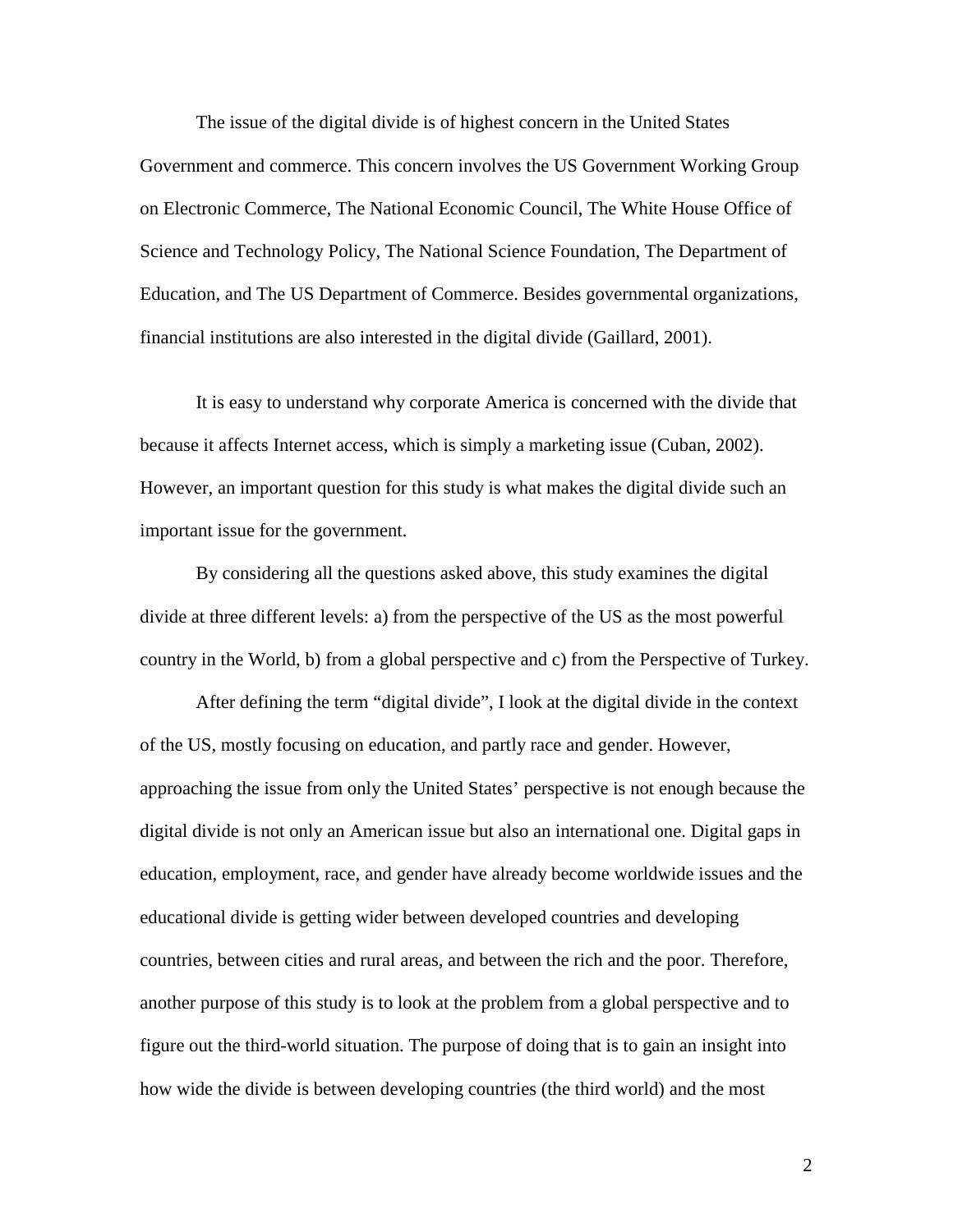developed country, the US. As a third word country, Turkey has a special place in this study because it is representative of developing countries. Finally, I deal with the solutions to close the gap focusing especially on the question of what should be the role of education and what should be the role of teachers in closing the gap.

#### **WHAT IS THE DIGITAL DIVIDE?**

What is the digital divide? How is it perceived differently? Are there any differences in the perception of the term among various social groups, economic groups, and cultural groups? What makes it different from ethnic or racial issues as well as issues of wealth vs. poverty?

The digital divide phenomenon is not exactly new. In the late 1980s and early 1990s, it was fashionable to talk of the information rich and the information poor. Then along came the public Internet, which helped make visible the information gap between the "haves" and the "have-nots" (Cronin, 2002). Measurable differences in ownership of computers, access to information technology, and baseline indicators of Internetconnectedness have powerfully illuminated the gap between elite and marginal groups, both within and across societies. They bring the rhetoric of info rich/info poor clearly to life, helping to get the issue of distributive unfairness on the radar screens of the people who supposedly matter (Cronin, 2002). Consequently, the term digital divide refers to unequal access to information technology.

However, public debate has addressed the digital divide as a technical issue rather than as a reflection of broader social problems (Light, 2002). Therefore, to understand the digital divide, the forces influencing it must be considered. "Every social situation is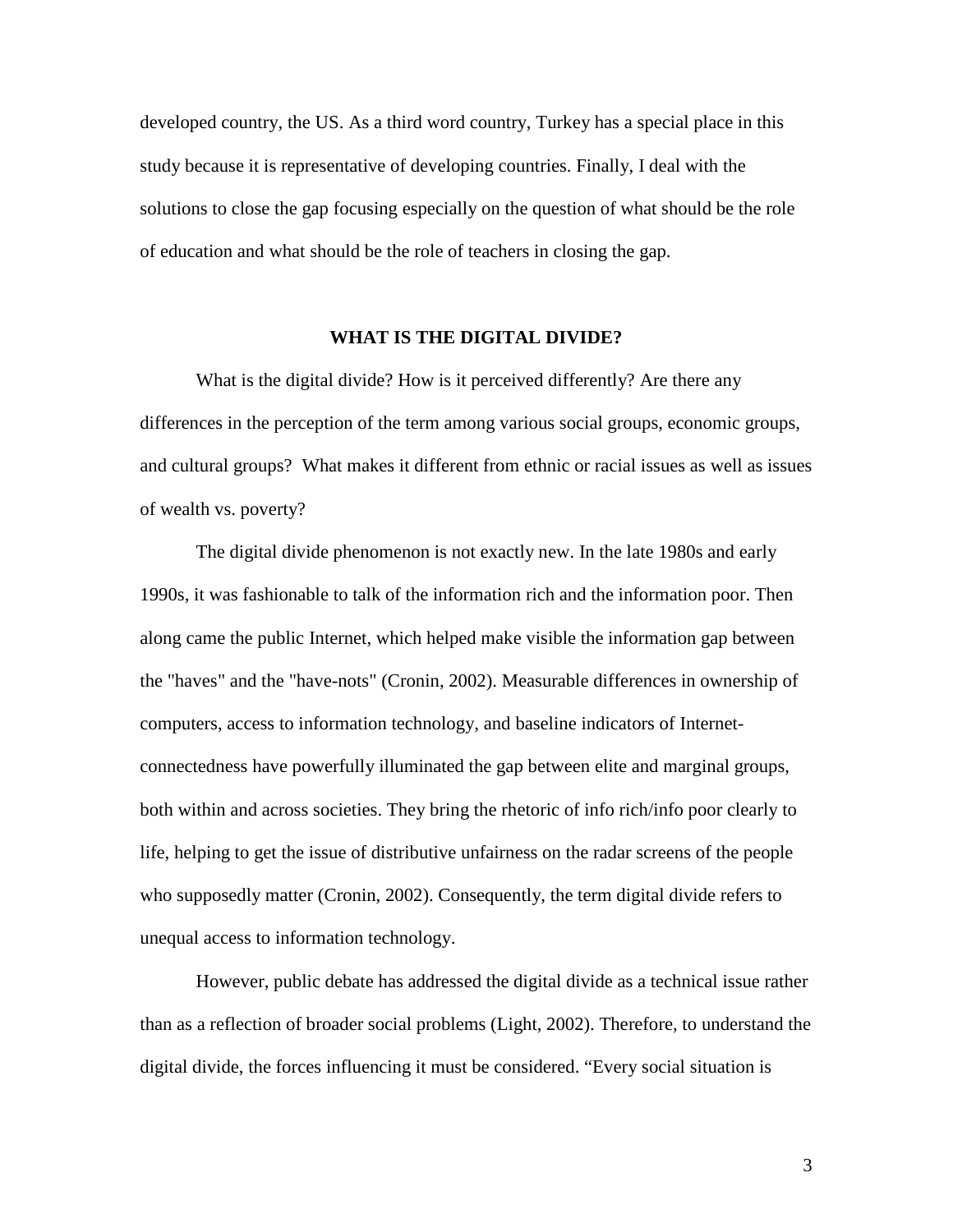affected by five general categories of forces; society, technology, economics, politics, and the environment (Mitchell, 2001 p. 4). Thus, some believe the digital divide is explainable by income, education, and location or that "digital divide is the line that separates those who have computer access, along with corresponding skills and use the Internet, from those who neither have access to computer technology nor the Internet" (Gaillard, 2001).

Digital divide is a term increasingly used to explain the social implications of imbalanced access of some sectors of the community to information and communications technology and to the achievement of necessary skills (Cronin, 2002). Access to computers and the Internet, and the facility to effectively use this technology, are becoming increasingly important for full participation in economic, political, and social life. Access to online technologies is a necessary requirement for ensuring equity in access to the information economy, for enabling governments to achieve electronic service delivery objectives, and for allowing people to capitalize on the opportunities for economic growth offered by the information age (Cronin, 2002).

 Overall, from my point of view, the digital divide is a social problem that is caused by inequalities in the ability to access and to use information communication technologies. I would say, therefore, the digital divide is a threat to social and economic justice as well as to education.

## **The Digital Divide in Education**

As I have already indicated at the beginning of this study, there is a digital divide occurring on every possible level: locally, nationally, and globally. Now I would like to focus the problem in terms of education.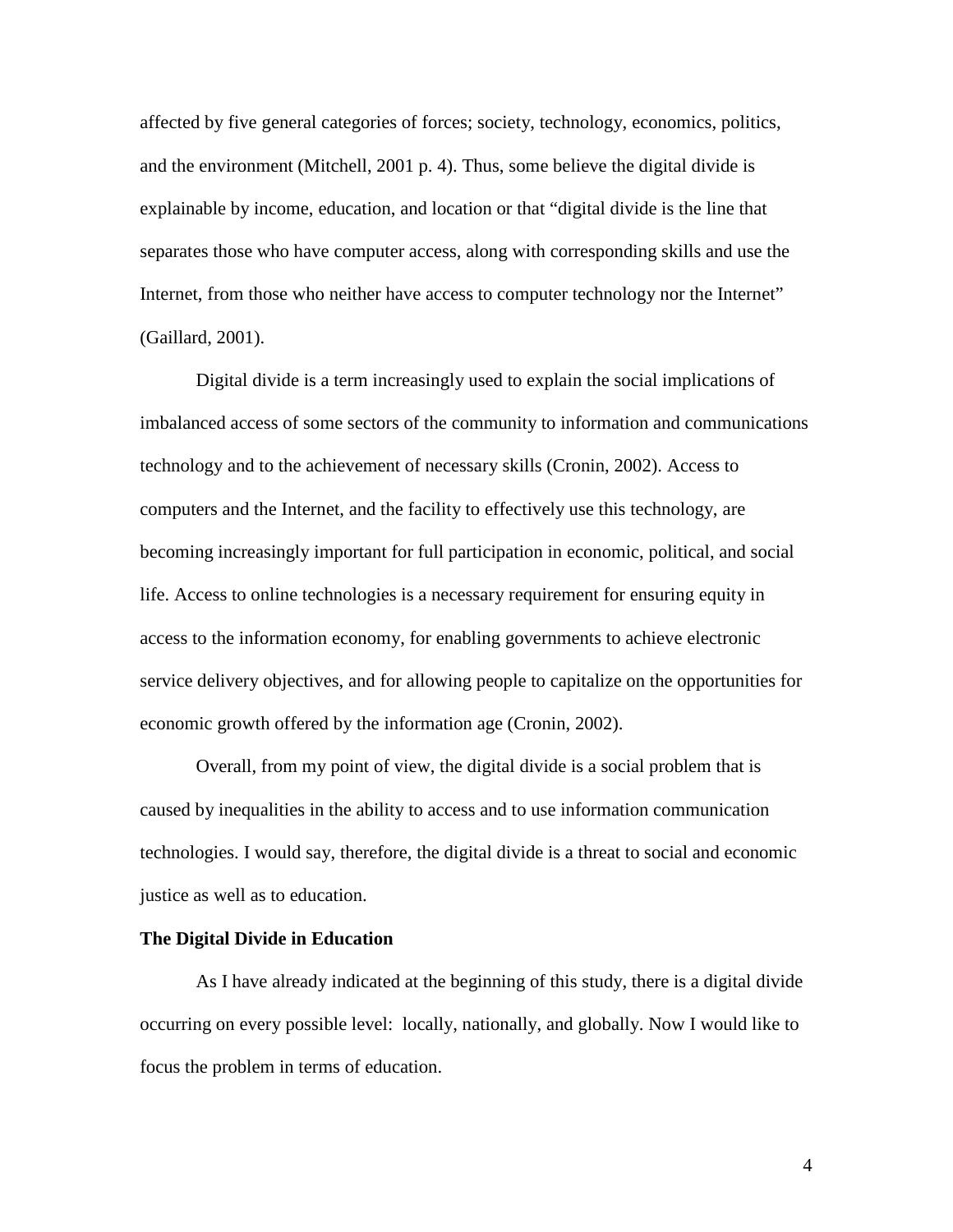Schools have always been seen as a panacea for any social problems by different social groups such as policy makers, educators, and parents (Perkinson, 1968; Beaty, 1995; Cuban, 2002). Thus, it is not surprising that schools are being seen as a solution to close the digital divide today. Many people think that schools can serve to help bridge this divide in many of our classrooms (Cohen, 2002; Cuban, 2002; Bolt & Crawford, 2000), but they miss an important point that if the problem has already taken its controversial places in such as urban vs. rural, private vs. public or large vs. small, how can every school in different settings help bridge the divide?

Looking at traditional school polarities in the US: rural vs. urban, girl vs. boy, and white American vs. African American, Latino, Indian, or other minority groups, one might wonder whether the digital divide is a new version of the discrimination. Since the colonial period there has been a reality of racial, ethnic, socioeconomic, and gender discrimination occurring in US schools (Spring, 2000). Most interestingly, since the common schooling period, it has been believed that the schooling would eliminate the problems of the unequal distribution of property by increasing the general wealth of society and consequently, improving the economic conditions of the poor. But one should ask: why is the divide still out there, what has been done to close the divide?

The technological disparity or inequality between the US schools caused many proposals to help close the divide by both governments and private entities. For instance, the US Department of Education developed several technology projects aimed at increasing the effective use of technology in the nation's elementary and secondary schools (Mack, 2001). To help bridge this educational technology gap, in 1996, the Clinton administration made \$2 billion available for five year grants from the Technology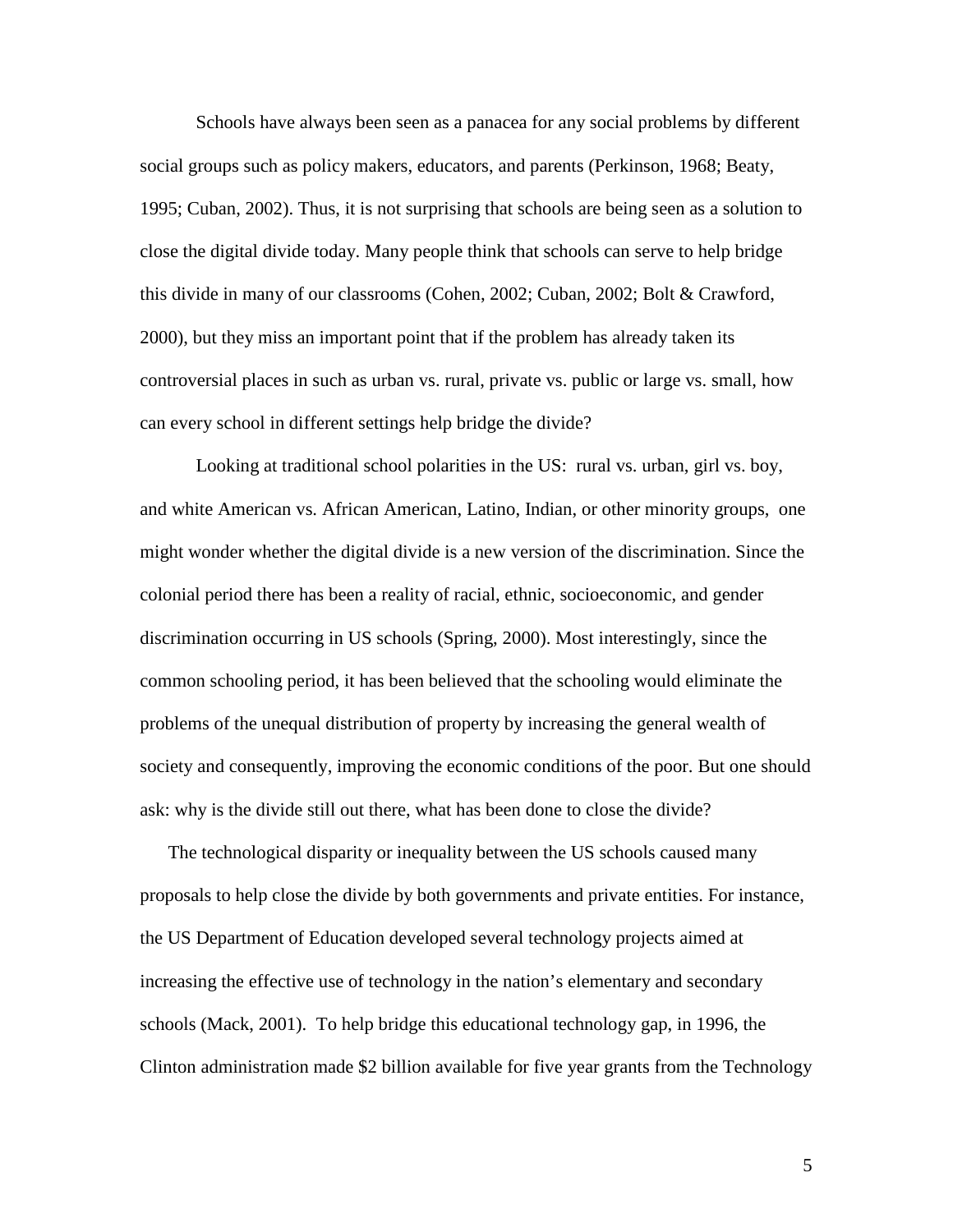Literacy Challenge Fund (Cuban, 2002), and announced four National Technology Goals in the area of education and technology. The goals<sup>[2](#page-5-0)</sup> are:

- Teachers will have the training and support needed to help students use computers and the Internet to learn
- Classrooms will have modern multimedia computers
- Classrooms will be connected to the Internet
- School curricula will use software and online learning to ensure that no child is left behind

The Universal Service Fund, commonly known as E-Rate, is another significant program<sup>[3](#page-5-1)</sup> to meet the goals stated above. The objectives of the program are to provide all public and private schools and libraries access to affordable telecommunications and advanced digital technologies, and to assist schools with limited budgets to acquire these services at reduced rates, especially discounting the cost of wiring classrooms to the Internet in schools with high percentages of low-income students<sup>[4](#page-5-2)</sup>.

The E-Rate program allows eligible schools and libraries to receive discounts ranging from 20 to 90 percent, depending upon economic need and location (urban or rural). These discounts are available on eligible telecommunications services, which include basic local and long distance telephone services, Internet access, and acquisition and instillation of equipment to provide network wiring within library and school buildings. Although computer hardware and software are not included in the program, the hope is that schools will utilize the extra savings afforded by the E-Rate program to fund

<span id="page-5-0"></span> $2$  U.S. Department of Education, 1996

 $3$  Authorized by the Telecommunications Act of 1996

<span id="page-5-2"></span><span id="page-5-1"></span><sup>&</sup>lt;sup>4</sup> For example, in 1981 there were 125 students per computer in US schools. A decade later, the ratio was 18 to 1. By 2000 it had dropped to 5 students per computer (Cuban, 2002).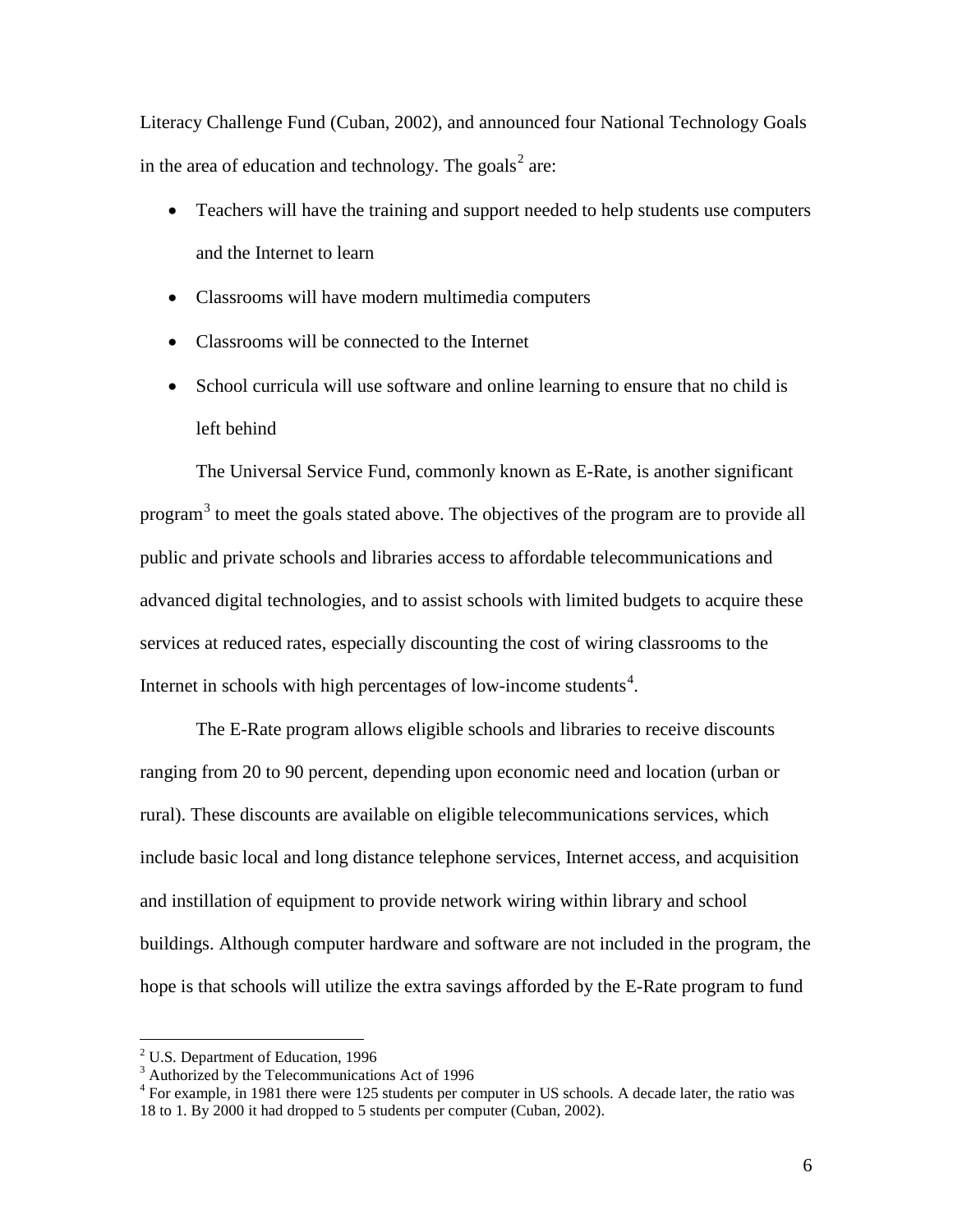these acquisitions. Since acquiring computer technology and services is only the first step toward establishing a digital classroom, the E-rate program application requires schools and libraries to develop a detailed plan to integrate technology into the curriculum once the equipment and services are installed (Mack, 2001).

To date, research on the effectiveness of the E-Rate program has determined that the discounts have in fact allowed school districts to achieve faster deployment of computer networks and Internet access and reinvest the savings in other important technology needs (Mack, 2001). During the last two decades, the role of the computer in American schools has extended as its capacity as a learning tool has changed, and it has increasingly become an integral part of daily classroom life. In particular, the Internet has exposed students to topics that they could previously only find in textbooks or at the library, has enabled teachers to enrich their classroom instruction, and has provided increased opportunities for teacher professional development (Puma, Chaplin and Page, 2000).

The importance of the Internet can be appreciated by rural and isolated students as it allows them to learn outside the regular classroom. Educators can also communicate with their colleagues in the United State and around the world via the Internet. Students with "the click of a button" can explore information that once would have required extensive library research or may have been totally unavailable to them in their school or local library<sup>[5](#page-6-0)</sup>.

<span id="page-6-0"></span><sup>&</sup>lt;sup>5</sup> In terms of what technology can mean for students, the E-Rate study discusses two separate studies that examined the impact of computer technology in rural and low income classrooms. One study discovered that in very disadvantaged schools, technology enhanced student motivation and learning. Similarly, the second study determined that the use of technology improved students' basic math and reading skills and resulted in small positive increases in test scores, particularly for rural and low-income children(Puma, Chaplin and Page, 2000).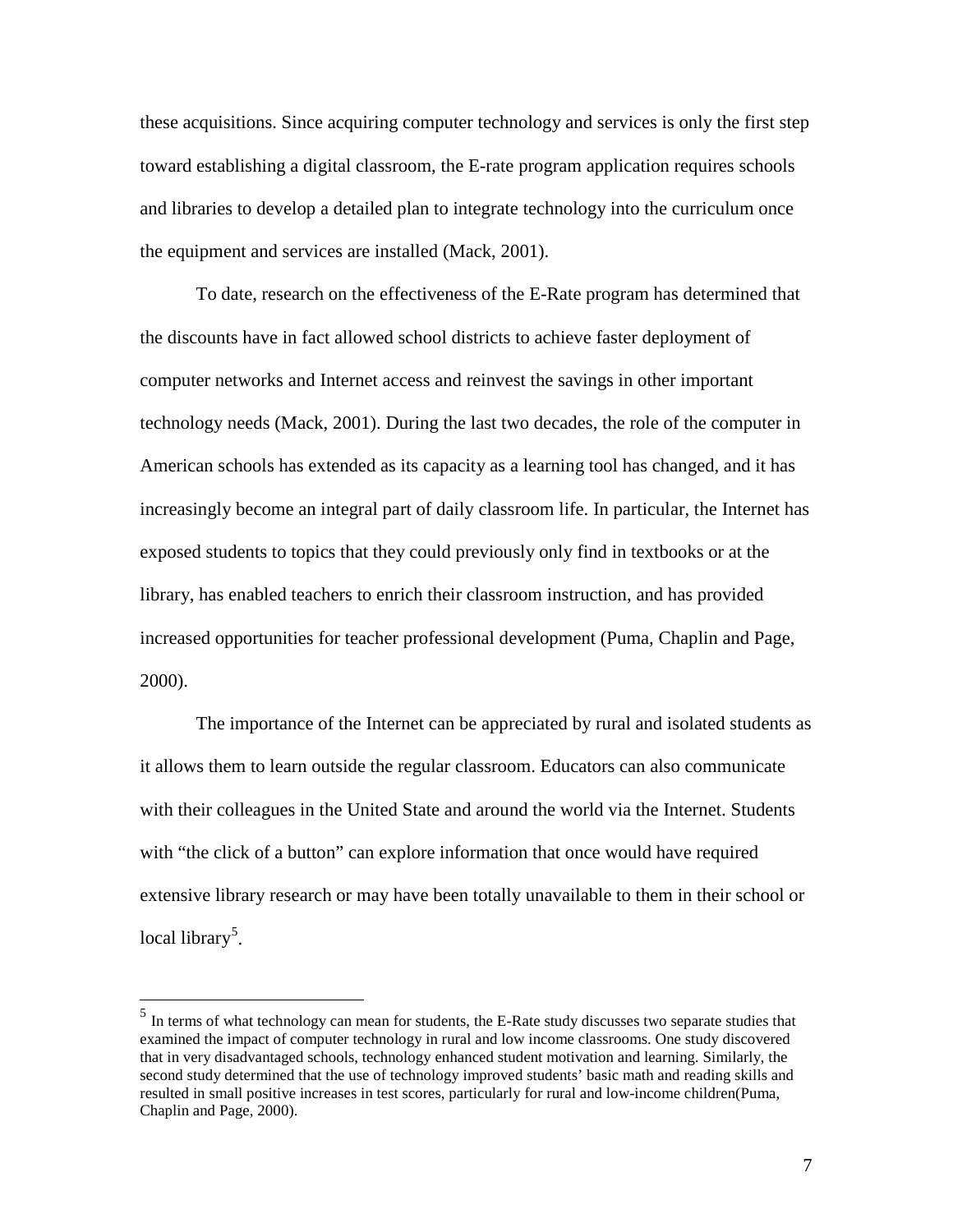Although computer technology is an essential and important component of the modern-day classroom, the E-Rate Study admits that current efforts to integrate technology in the classroom are limited by the same socioeconomic realities that have played a role in creating an impoverished school system. That is, while all public schools are equally likely to have Internet access in at least one room, getting access at the classroom level where it can be incorporated into daily instruction has been more of a challenge. As might be expected, the percentage of classrooms with access is divided along wealth lines, with 74 percent of the wealthiest schools likely to have classroom access while only 39 percent of the poorest schools have similar capabilities (Mack, 2001).

When examining the overall goal of the E-rate program, to assist schools in low income communities and rural areas in obtaining technology services, initial data on fund distribution indicate that indeed the program is achieving that objective. In the first year of operation, the most severely impoverished school districts had somewhat lower application rates than might have been expected. However, in the second year of the program, the application rate for this category of schools rose. Moreover, in terms of real dollars allocated to minority students, more than \$800 million have been committed to districts with 50 percent or more minority students (Mack, 2001; Puma, Chaplin and Page, 2000).

 Nevertheless, as it makes strides toward narrowing the digital divide in the classroom, the E-Rate program may still be unable to reach some of the nation's smallest and poorest schools. Critics of the program contend that the bureaucratic requirements and mandatory financial outlays make it impossible for some schools to participate in the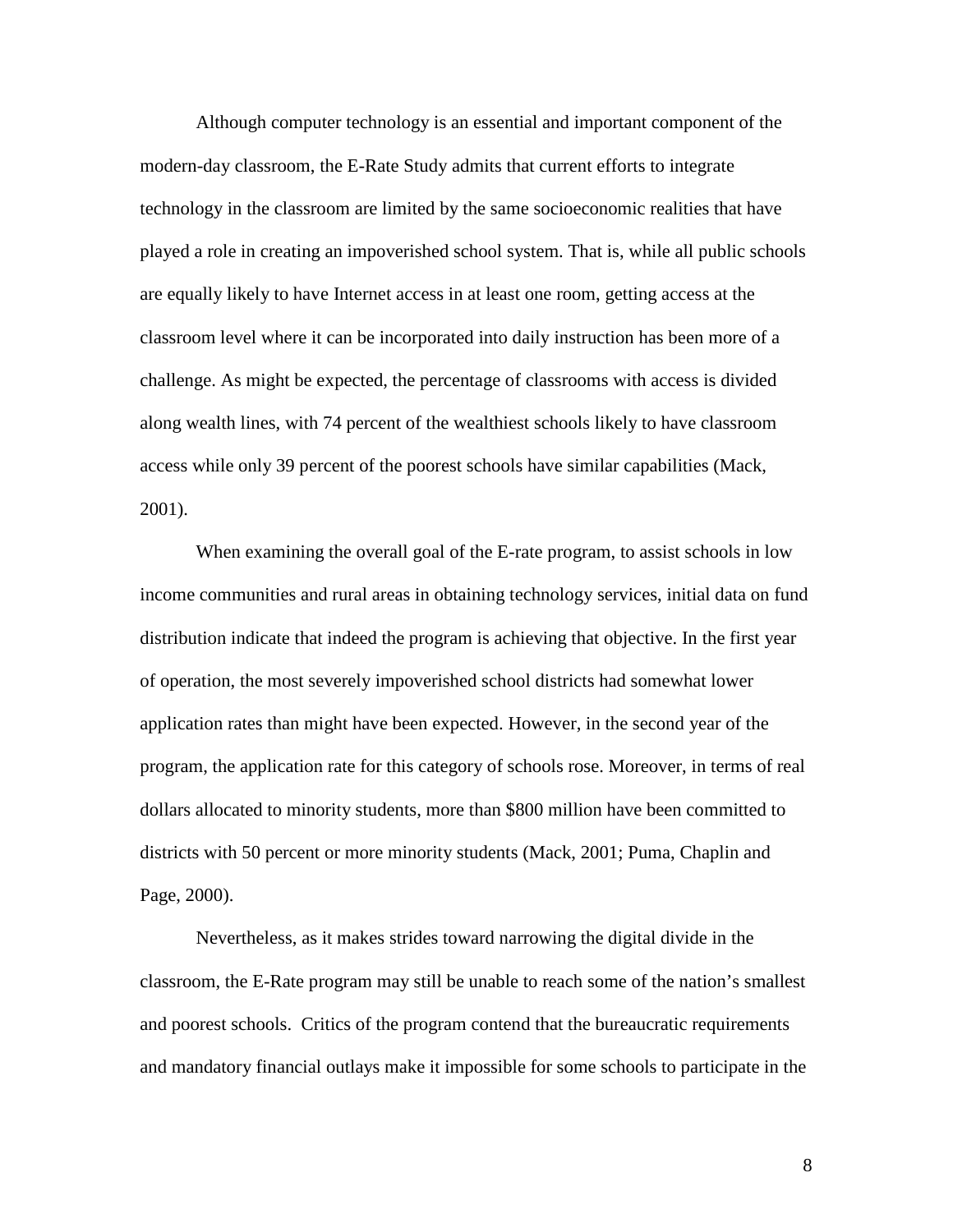program even if they are given a 90 percent discount on the services covered by the E-Rate program. It is simply a matter of not having the necessary staff to gather the information required for the detailed application process. For others, amassing the 10 percent co-pay constitutes an excessive financial burden when coupled with the outlays required to update their infrastructures in order to take advantage of the technology.

Corporations have also offered technology assistance and training to help bring poor school districts into the digital age. For instance, Microsoft targeted low-income school districts with the message that they can save money and time by implementing an integrated Microsoft software system (Mack, 2001).

By considering both governmental and private supports and programs, it was hoped that states will eventually make financial commitments to fill the void for the most poverty stricken school districts in order to ensure that no child is left behind in the digital revolution (Mack, 2001). But the recent governmental explanation <sup>[6](#page-8-0)</sup> does not approve that optimistic approach.

However, even if the presidential promise to wire every school (Bolt & Crawford, 2000) makes more sense now, that promise does not address the real issue<sup>[7](#page-8-1)</sup>. Let's assume for a moment that technology is integrated in the smallest and poorest school in every school district of the US. Does it mean that the problem is solved? Of course not.

<span id="page-8-0"></span> $6$  President Bush's budget plan, released Feb. 4, would eliminate a \$62.5 million effort for preparing teachers in the use of technology. His proposed fiscal 2003 budget would also slice \$32.5 million from the Department of Education's budget for community technology centers—small, community-based groups that provide Internet-connected computers, software, and training to low-income individuals, including many students who could not afford them otherwise. (Trotter & Hoff, 2002).

<span id="page-8-1"></span> $<sup>7</sup>$  During his campaign for the presidency, George W. Bush commendably stated that one of the most</sup> important next steps in closing the educational achievement gap was to bring technology to communities. He proposed to build 2,000 new community technology centers a year (Dickard, 2002)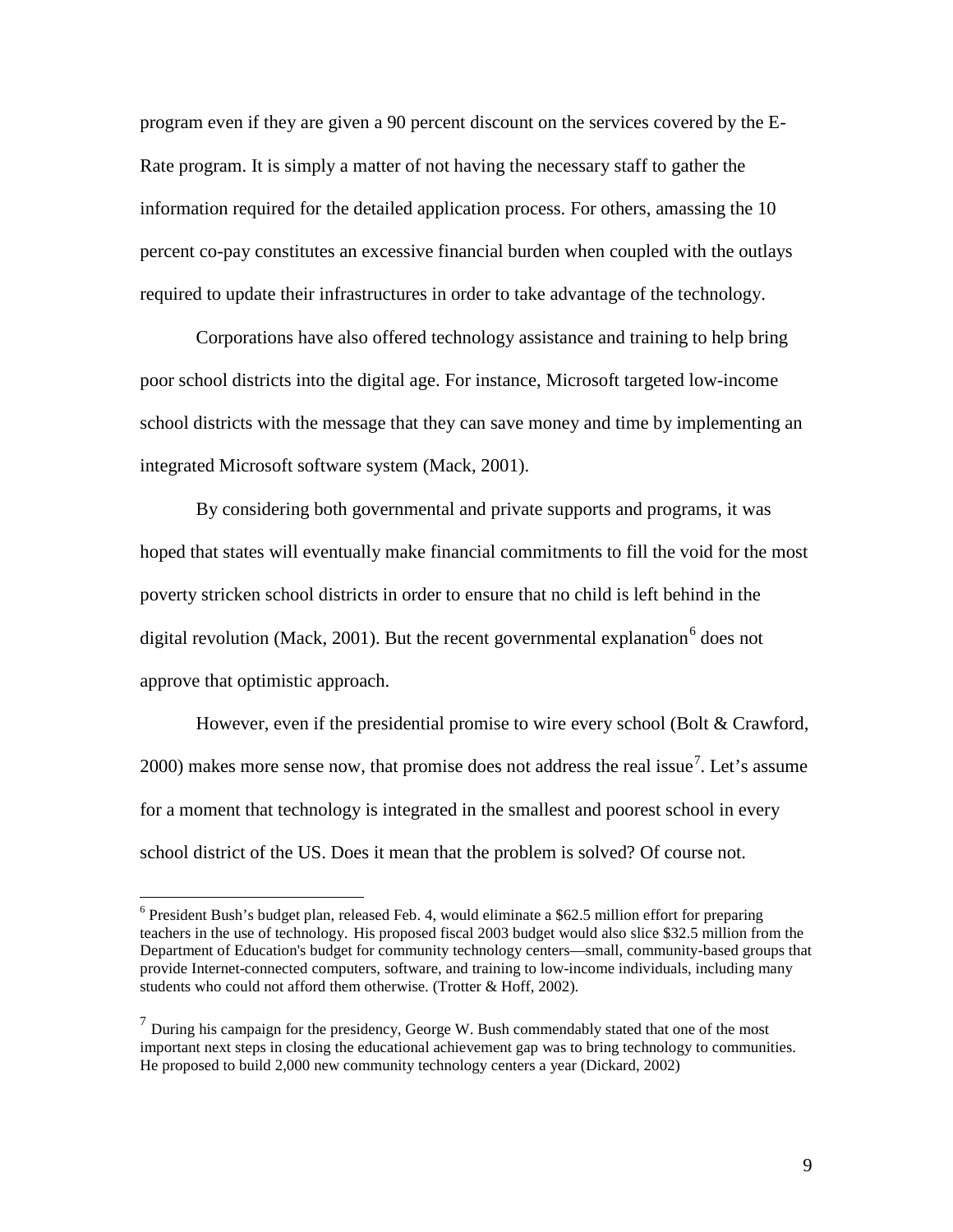Mere access is not enough. If you're going to give schools computers, you also need to offer constant technical support, upgrades and training for teachers, not only in how to use the computers, but also in how to usefully integrate the technology into a meaningful curriculum. On the other hand, a fear of science and technology may hinder some students, and even some teachers, from immediately embracing technology. Furthermore, a lack of financial resources at home may prevent some from purchasing personal computers to assist in research and other class assignments during nonclassroom hours. Thus, like most social issues, the problem of integrating technology into school district classrooms is multi-faceted and will not be resolved by simply throwing dollars at the issue.

In addition, although there are many attempts to understand how much of the population has access to the internet, many people miss an important point on this issue. That point is not simply to understand or figure out the percentage of the people who have access to the Internet, but the point should be to understand what people are doing or what they are able to do when they go online<sup>[8](#page-9-0)</sup>.

#### **I S THAT THE SAME ABROAD?**

There is a big debate around the world whether technology has benefited society and how it will affect society in the future. This can also be viewed from the opposite perspective. Has technology harmed society (Mahon, 2002)? Has technology improved

<span id="page-9-0"></span> $8\,$  In August 2000, 58 percent of U.S. households had Internet access. In the same month, 116.5 million Americans were online at some location. Certain sections of society that have traditionally been unable to access digital technology (e.g., low-income groups, ethnic minorities, women) are now making spectacular increase, though some others, notably blacks and Hispanics, remain underrepresented even after income and educational differences are factored into the analysis (Cronin, 2002).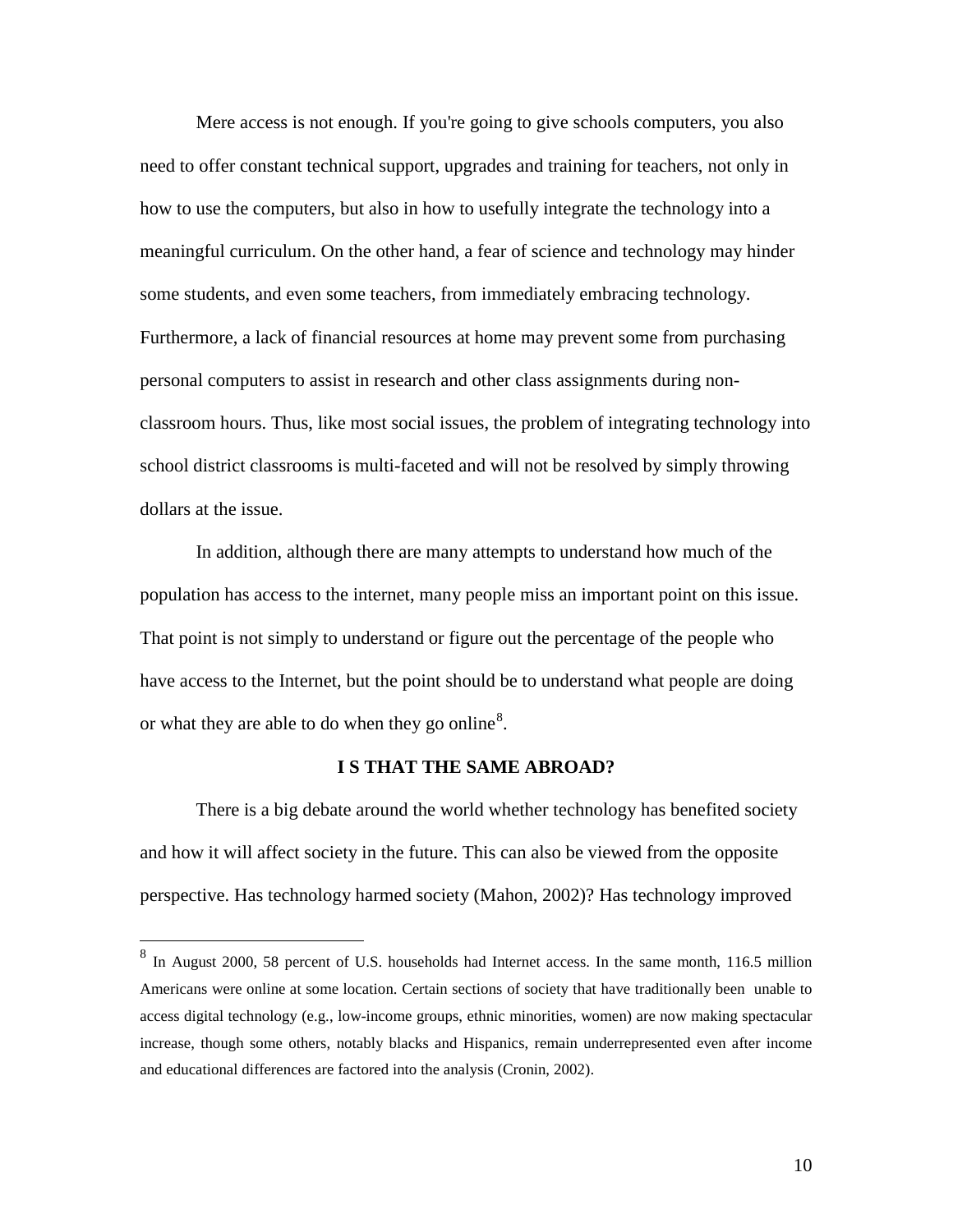society (Raman, 2002)? Has technology created a digital divide (Revenaugh, 2002)? Has technology not created a digital divide (Cohen, 2002)? Employment is reorganized differently in the various corners of the world; race and gender gaps are emphasized by educational, social, economic, and political issues. Many people argue that the digital divide unfairly equips wealthy citizen and their children with more information and opportunities than those with lower incomes (Ojeda, 2002).

There is an imbalance in the quality of Internet access available around the world (Roach, 2002). Outside the US, even in some relatively advanced nations, (Rao  $\&$ Klopfenstein, 2002) the gaps are still quite striking. In Britain, it is estimated that more than 60 percent of the richest ten percent of the population have household access to the Internet, while only about six percent of the poorest ten percent have online access. Once we move to the third world, the digital disparities are unbelievable; most people don't even have a phone, let alone an online connection, either at work or home (Cronin, 2002).

Most of the world (80% of the world's population) still does not have a telephone, and 90% of Internet users are in OECD (Organization for Economic Cooperation and Development) countries. There is also a digital divide between businesses, those that have access to the most sophisticated technology and those that do not (Donogue, 2000).

There are about four million Internet users on the continent of whom 2.5 million are in South Africa. In Africa, one in every 200 persons has Internet access, compared with one in 30 globally, and one in three in advanced economies (Jensen, 2002). It is in this context that the concept of a digital divide still has considerable mileage, and one can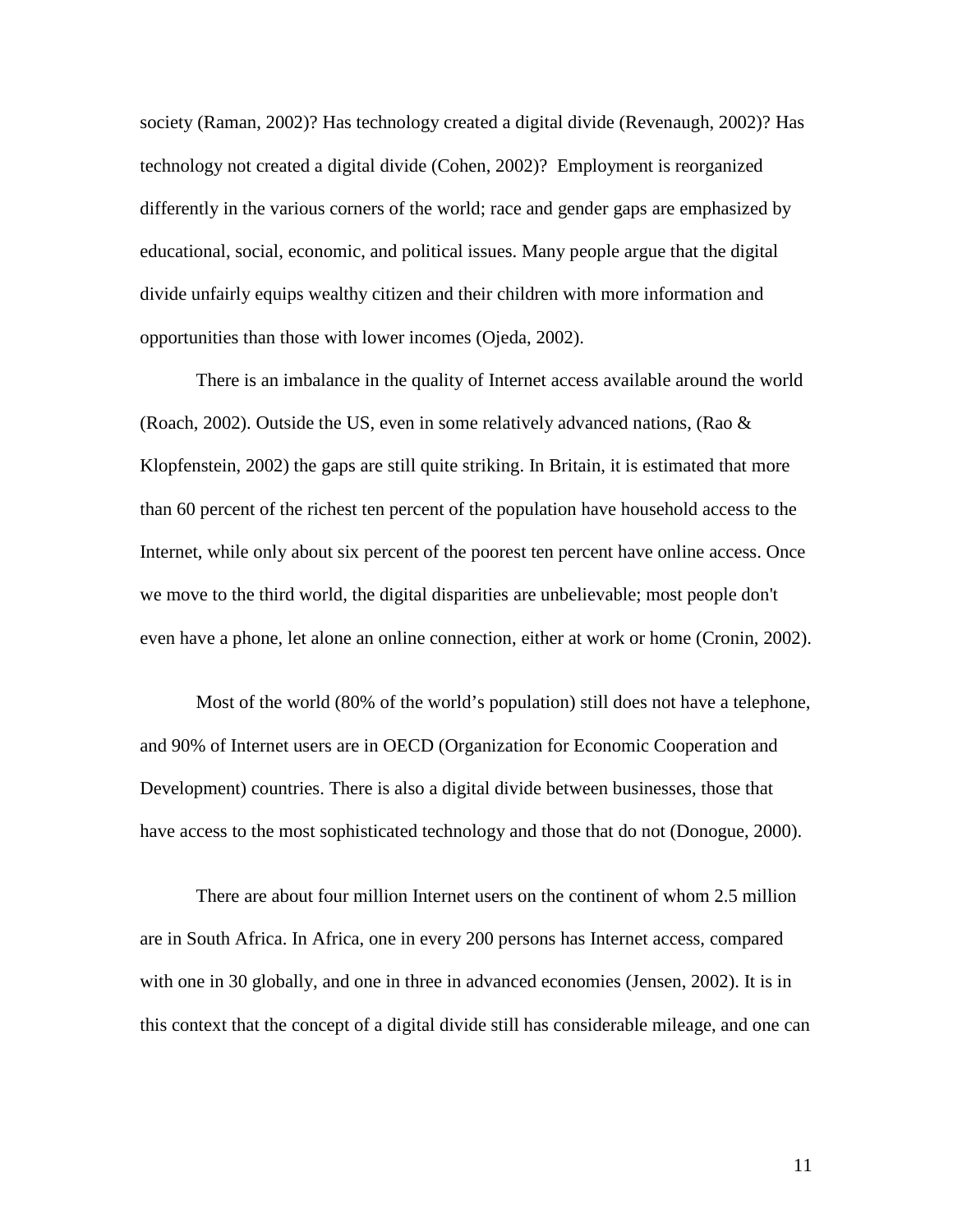but hopes that the policy experts won't lose interest in the subject once domestic inequalities begin to be eradicated.

In China, statistics (CNNIC, July 2001) show that 38% of urban Chinese have telephones, and only 12.5% of rural Chinese can telephone access, the gap of Internet access is much wider. 61.3 % of Internet users (CNNIC, July 2001) are male and 38.7% of them female, 37.5% of internet users are high school educated or under, and 62.5% of them have college education or above.

Many Asian countries are achieving remarkable success in closing the digital divide between developing and developed nations, while others continue to struggle. Although the USA is the leader, Asian countries have been recording high growth rates in computer related industries ("The Global PC Market", 1996). However, although the Internet was a 1990's phenomenon, some Asian countries have been slow to adopt the Internet and the level of Internet diffusion in Asia is lower than in the US and Western Europe (Madhavan, 1998; Mesher, 1996). Besides that, Internet access in most Asian countries is mainly limited to governmental, organizational, and educational institutions and businesses even though the number of individuals with access is increasing. The diffusion of computers and modems remains low and the cost of these technologies is high (World Telecommunication Development Report, 1998).

Regarding to education, all nations seem to be struggling with how to provide all children equal access to, and services within the education (Mazurek, Winzer,  $\&$ Majorek, 2000). The international community is well aware of the problem for developing countries, but industrial countries are also struggling with a widening gap between groups at different educational and income levels, raising fears that entire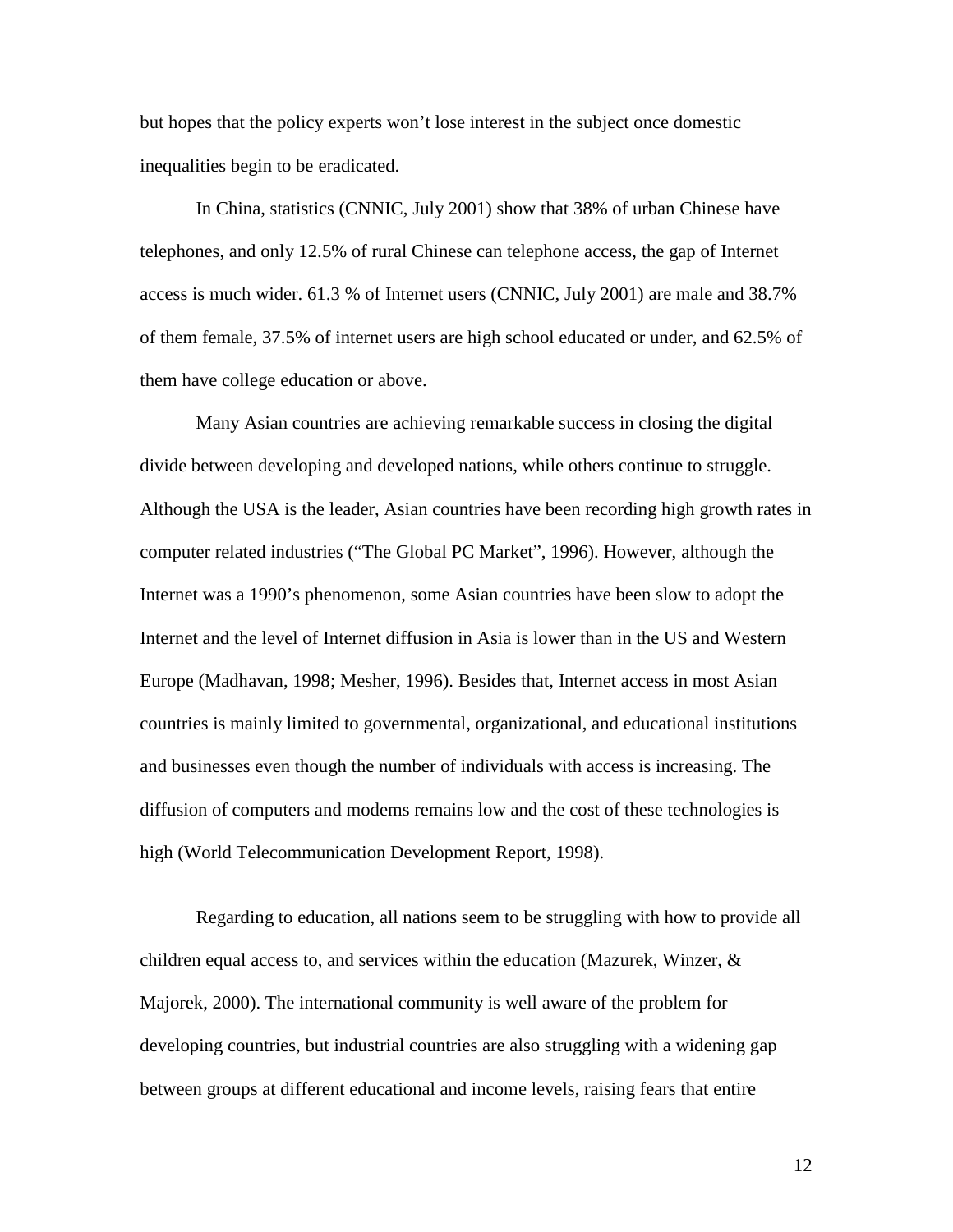sectors of society may be excluded because of their inability to use, or afford information and communication technology (James, 2001).

## How About Turkey?

To understand the issue of the digital divide in Turkey, we need to look at it from different perspectives, such as social (demographic, gender: men vs. women, education: private vs. public), geographic (urban vs. rural), economic (rich vs. poor) and political. Therefore, my main questions can be listed as follows: 1) How wide is the digital divide in Turkey? 2) How do Turkish people perceive the meaning of the digital divide? 3) Are there any differences in the perception of that term among the various ethnic, religious, social, economical, linguistic and cultural groups? 4) What makes the digital divide different from ethnic or racial issues as well as issues of richness or poorness? 5) How big is the growing gap between the information rich and information poor in Turkish education? 6) What are the Turkish government and private institutions doing to close that gap? 7) What is the relationship between having power and having technology? 8) What should be the role of education and what should be the teachers' role to close the gap? 9) How can European Union (EU) be helpful on this issue?

The digital divide in education represents a growing phenomenon that shows no signs of narrowing worldwide. Within this global context, Turkey may present a worthwhile case for trend comparisons in different parts of the world. The importance of Turkey comes from its geo-politic and strategic situation, culturally diversity and its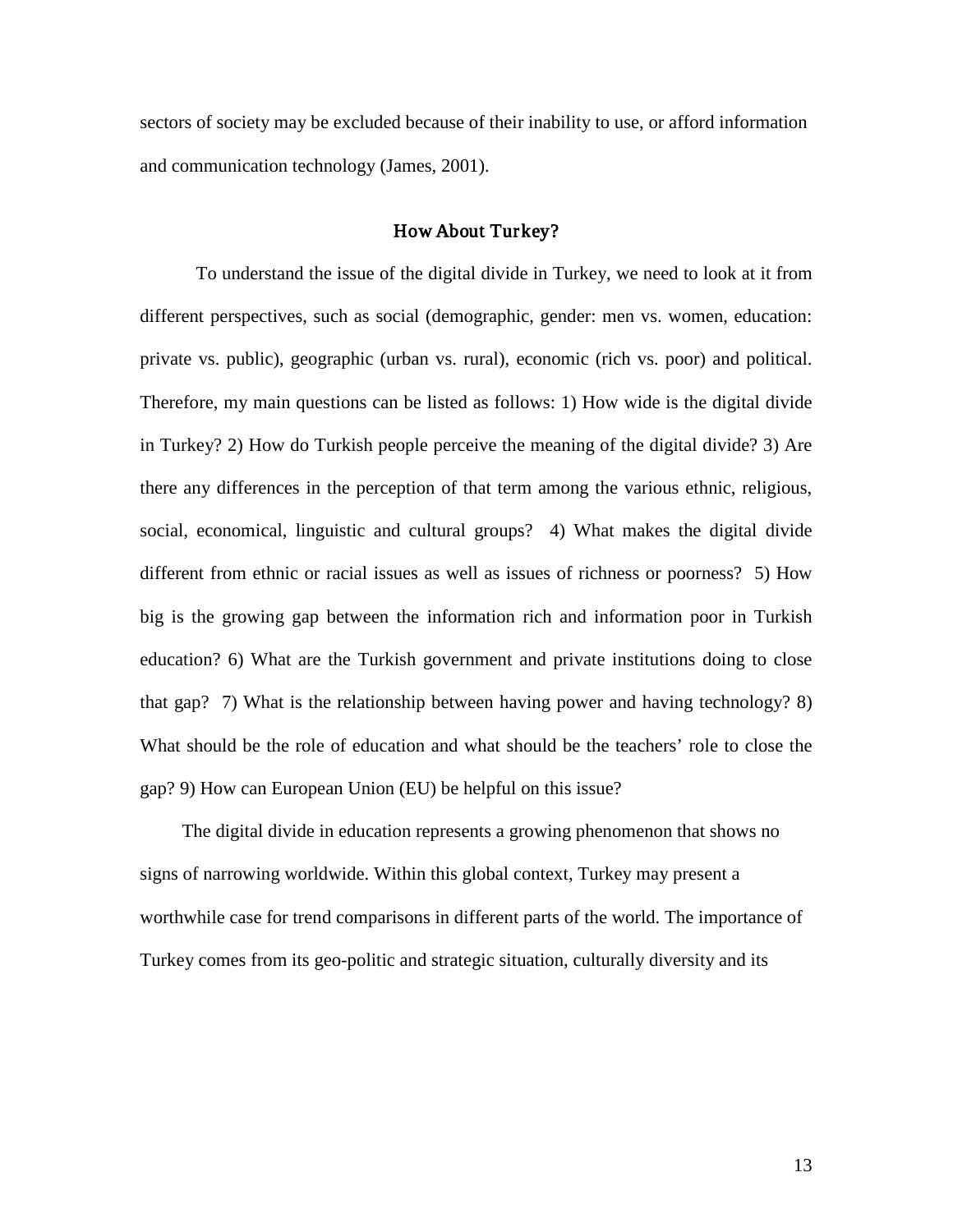historically rich status. These aspects of the country make it an ideal candidate for becoming key player<sup>[9](#page-13-0)</sup>.

*Social and Educational Issues*: Turkey is a country with a large population of 70 million and a high birth rate. Each year, about 1.300.000 children enter the elementary schools, and the demand for education has shown a tendency to increase. The national education system has been overly pressured to handle this demand. Overcrowded classrooms, teacher shortages, and also inadequate allocation of instructional resources are just a few issues. Massive migrations from rural to more developed areas have made it difficult for the MOE (Ministry Of Education) to plan educational facilities. Some village schools have been closed because there are no students left; in others more than 80 to 100 students have to be trained in integrated classrooms, with three or five grade levels sharing one room and a single teacher (Akarsu, 2000 p.323).

However, in the private schools, the situation is very different, and at first glance, one can easily see the difference between public and private schools. Normal class size is around 50 in public schools, whereas the number in private schools is around 20. The divide is not only with the number of students but also with the quality and quantity of education. For instance, although almost all the private schools have technological equipment (Computers, TVs, VCRs, and Projectors etc.) in every classroom, the public schools do not have enough equipments because Turkey is one of the few countries that allocate a minimum of its financial resources to education (Akarsu, 2000).

<span id="page-13-0"></span>In international political theory, it is claimed that a country's power and position within the global system depend largely on its geographical position. Turkey, a country with a portion of its land in Europe and a larger part in Asia, is located between the East and West. It has been acting as a geographic, historic, and cultural bridge between them for centuries (Muftuler, 1997).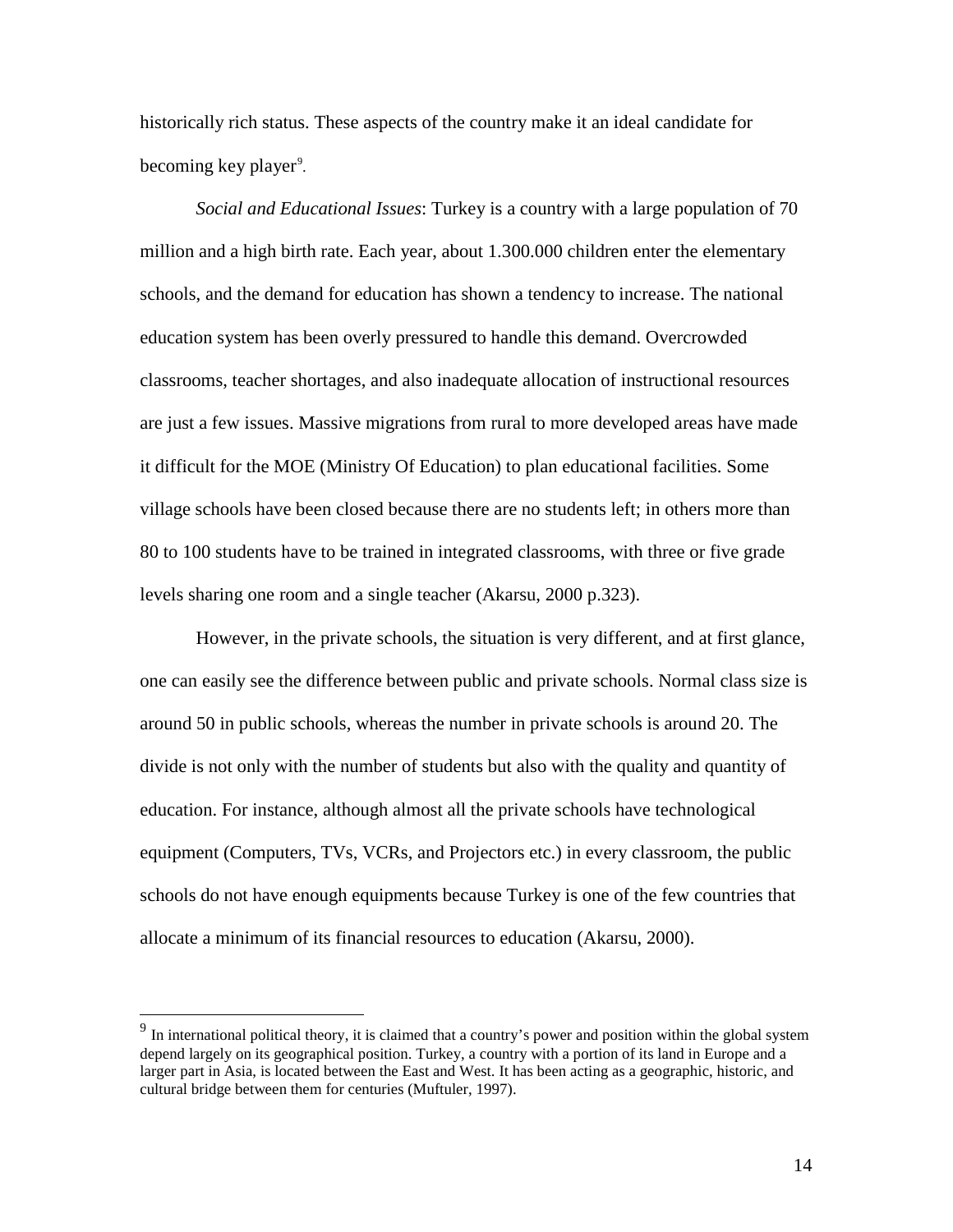*Gender Issue*: Turkey is an interesting example from the perspective of women, because it is a country that is influenced by all the contradictions of globalization and traditions. The illiteracy rate is the most significant indicator of gender inequality in Turkey. Despite the sharp decline of the illiteracy rate, one third of Turkish women remain illiterate (Turkish Women in Statistic, 1994). Regarding the digital divide, it is likely worse than the illiteracy rate. Turkish women have not yet integrated the Internet into their lives because, among those women who are not illiterate, many of them either do not know how to use the Internet or do not have the means to access it. Those who regularly use the Internet engage mostly in e-mail and research (Sevdik & Akman, 2002)

There are still inequalities between women and men and also between women from different sectors of society, in accessing important development sources, such as education, health, and employment. The inequality of the genders in the educational field directly affects the opportunities for the employment of women. Although a consensus of opinion has been reached concerning the importance of women's participation in the labor force in Turkey, problems still continue in practice. The participation of women in the labor force is low. According to the 1998 data, this ratio is around 28 percent. The great majority of women within the labor force work in the agricultural sector as non-paid family workers. $^{10}$  $^{10}$  $^{10}$ 

*Political issue*: Turkey, with the help of economic, social, and the other structural reforms, has promoted itself closer to the level of developed countries, as opposed to developing countries. These reforms will have long-term benefits, among them a better educational system as well as a decrease in the problems of the digital divide. In spite of

<span id="page-14-0"></span> $10$  From the Web Site of Turkish Foreign Ministry http://www.mfa.gov.tr/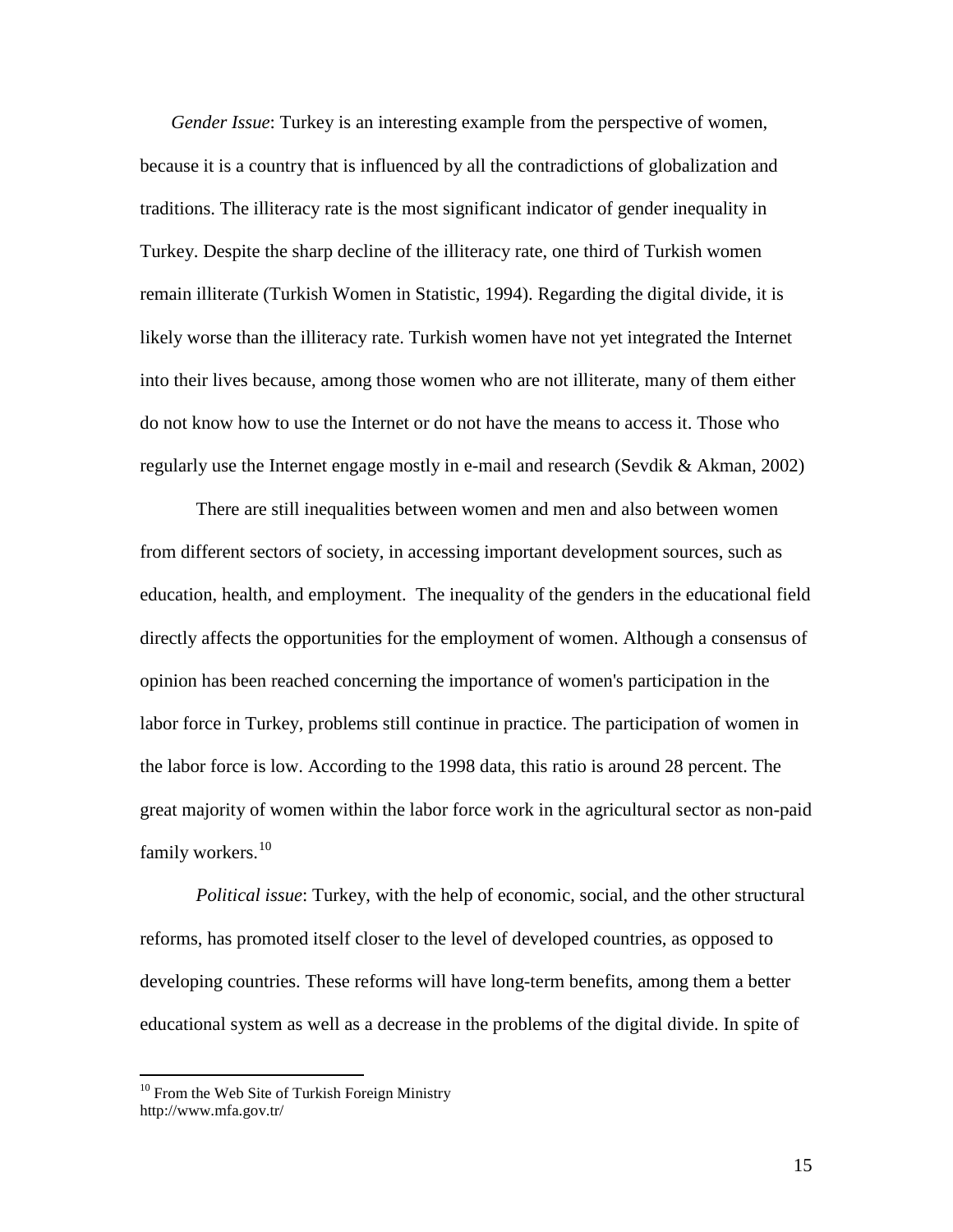the variation between districts parallel to urbanization, the modernization of the telecommunications structure in Turkey, starting from 1980's, is a sign of the evolution of The Information Age in Turkey. The up-to-date digital switching boards and daily expansion of the digital mobile GSM network of Turkey are promising guarantees of Turkey's ability to prove its competence and skill in the telecommunications sector. In comparison with the rest of the developing and developed markets of the world, Turkey is a leader in investing in the telecommunications infrastructure per GDP. With 19 million PSTN subscribers and approximately 19 million GSM subscribers, the telecommunications access paths per one household are 2.6 (260lines/100households), which is one of the highest rates in the world (Vural, 2002). Unfortunately, the success of investing in the telecommunications infrastructure has not been carried into the public schools by the government in terms of the Internet access.

The media is an important power in controlling the politics of a country. This is especially true in developing countries where there are some strict rules about what you can and cannot say because such governments either do not want you to criticize them or they do not want to lose their power. Turkey is one of these countries, and at this level, the Internet has a really important role in giving people the use their freedom. Many Turkish Internet pages are extremely critical of politicians and run stories that television and newspapers dare not print. It means that the Internet is one of the strongest solutions to erasing the cartel of media. However, many in the Turkish Internet industry are warning that there could be chaos now that the government introduced new controls forming part of a new broadcasting law that has just come into force. But the government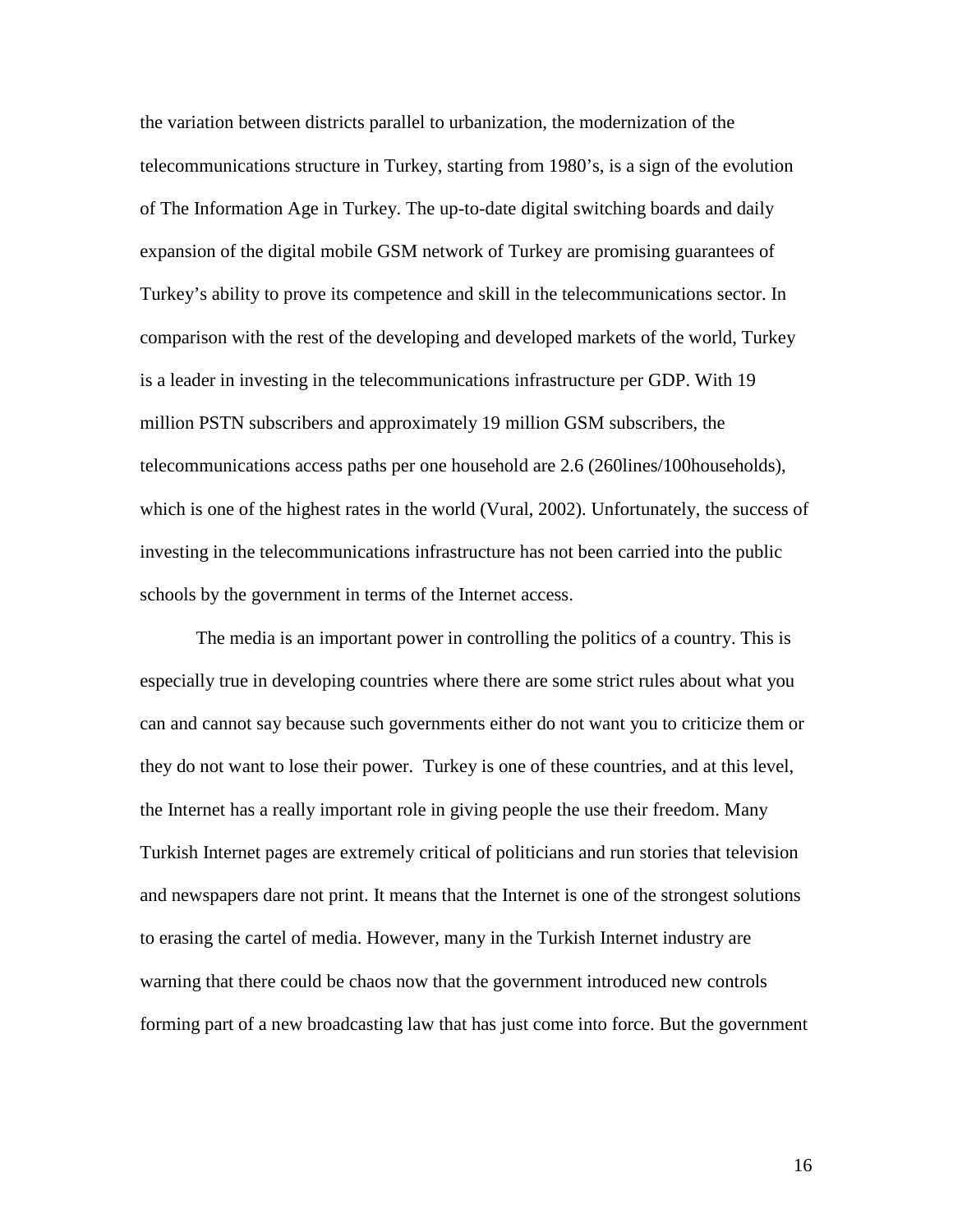has dismissed such concerns, saying it simply brings the Internet into line with the rest of the Turkish media.

Superonline, with around a million subscribers, is one of the most popular Internet providers in Turkey, and part of the country's rapidly growing Internet sector. One of the reasons for that growth is that the Internet has so far been exempt from Turkey's strict and extensive laws on broadcasting. But that has just changed. The Internet has been included in a new, wide-ranging broadcasting regulation<sup>[11](#page-16-0)</sup>, and its future could be at risk (Savas, 2002).

"There's not going to be freedom of speech, and this is going to impact the local content and local hosting services, and eventually the whole Internet sector. It means you have to bring a copy of your website whenever you're updated to be approved by the local authorities, which is quite impossible to implement. They might easily put me and my chairman out of business, and eventually they might to decide to close down my portal and my business. But I don't think they will do this because there's going to be havoc and protests from the whole sector" (Savas, 2002).

 A lot of people in Turkey realize that Turkey must not make the same mistakes made by the Ottoman Empire 200 years ago that caused it to miss the industrial revolution, which left them unable to catch up with the times and compete with other countries. Now Turkish people, especially young people, have a firm belief that the

<span id="page-16-0"></span> $11$  The regulation requires websites to submit two hard copies of pages to be posted on the Internet to a government agency for approval. In addition, websites would not be able to launch without approval from local authorities. If permission to launch a website is granted, the owners would then be obligated to inform the authorities every time the site is changed. The regulation comes at a time when Turkey is struggling to meet human rights and civil liberties requirements for European Union membership.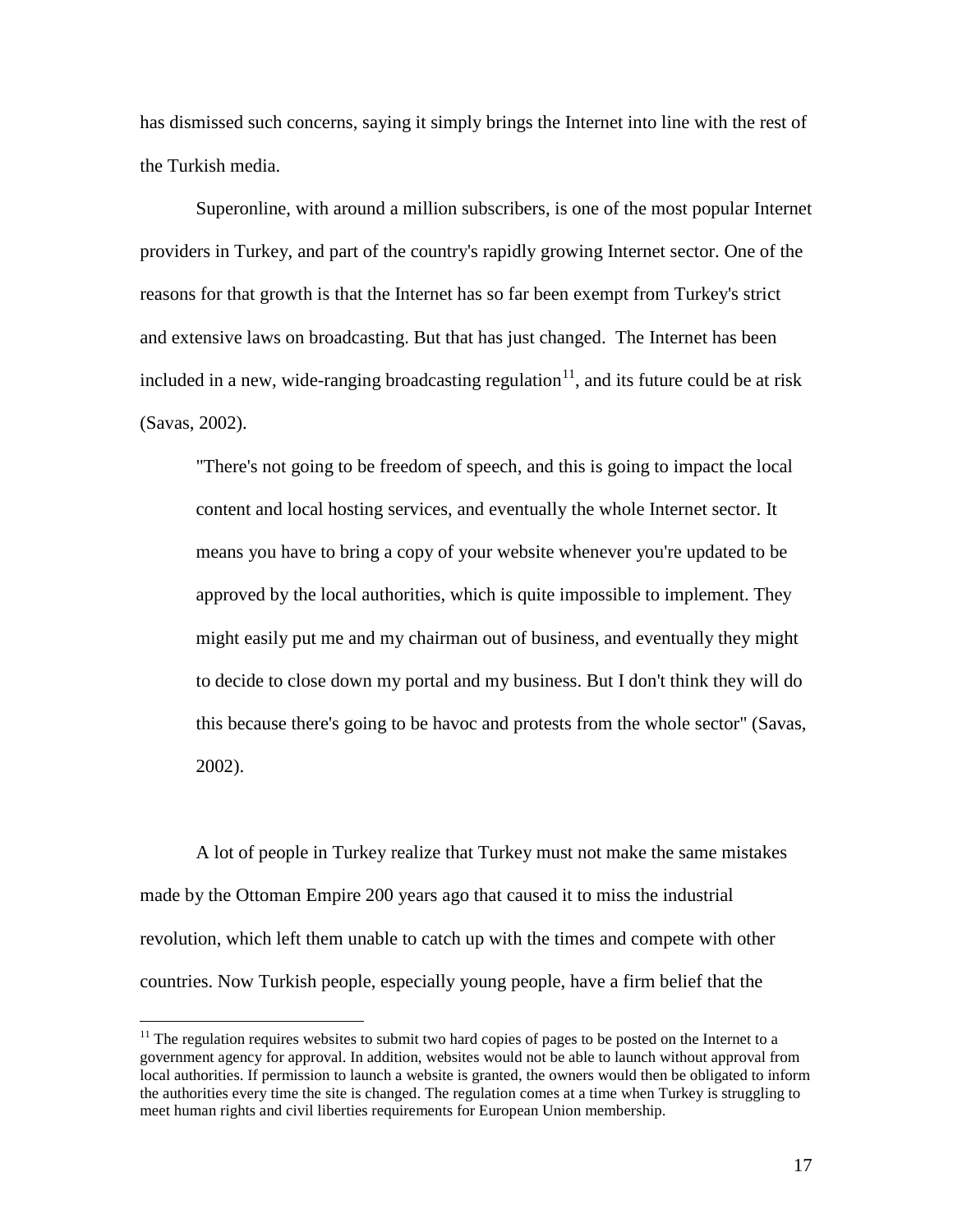Internet and computers in general, will provide them a second chance. A new train has arrived. Whether they get on that train or not is up to us, and the younger generation seems strong-minded enough to do that. Unfortunately the older generation and politicians do not seem to be of the same mind (Sahin, 2002)

#### **SOLUTIONS TO CLOSE THE GAP**

The digital divide is a very complex problem that manifests itself in different ways in different social backgrounds and different cultures. Therefore, the solutions must be based on an understanding of local needs and conditions, and integrating technology into society in an effective and sustainable way.

There is a general opinion that education is the main tool through which something can be done to resolve the digital divide. It needs to include not only the children of the community but the parents as well, since education really starts from home and a lot of boost for learning needs to come from home. It must also be introduced into the prisons where good parts of the community (especially in reference to low-income American neighborhoods) spend their time. New systems need to be developed where the computer can be used for its educational capabilities since technology in itself is meaningless unless designed for an application (Bolt  $&$  Crawford 2000). In this way it can be used to teach and strengthen existing concepts. It can play a very special role as a resource for inquiry and invention at the child's own pace and in his own space. This also looks into the aspect of the special needs of some children whose life is already moving at a very fast pace and who hence need to slow-down a bit in their own learning process.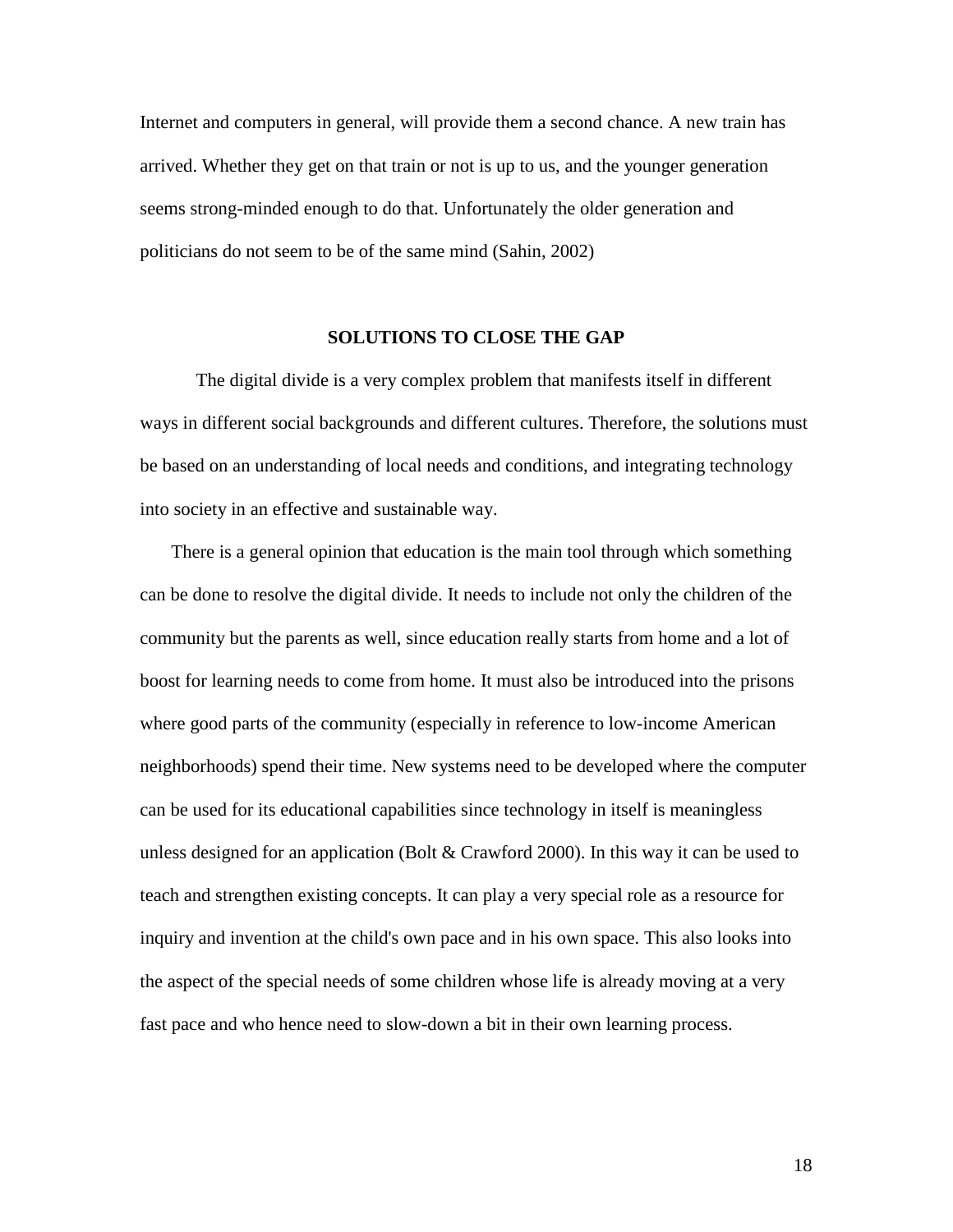Let's create scenarios in which we have two different types of students in economically, socially, and culturally different districts such as urban, rural, and suburban. The worst case scenario is that both students are going to the poorest school in the district and both have a low income level family in a diverse community where African-Americans, Latino Americans, and native-Americans are the majority. The school they are attending has no computer because of a lack of resources. The students are not willing to go to school because they do not believe that school will be helpful to their life in the future because their community and culture promote such a view. They have not even heard that wireless information transfer is possible from the many libraries around the world while sitting at home or school with an Internet accessible computer.

On the other hand, let's assume we have another scenario. One student attempts to put together a high-quality presentation for a classroom project using poster board and clipped pictures from old magazines. Another student in the same class downloads primary-source data from the Library of Congress, exchanges e-mail messages with a researcher at a distant university, and put together a multimedia presentation using his laptop computer. The former student is coming from a low-level income family whereas the later one comes from a high-level income family. Their community has a mixed level of income families and mixed ethnicities.

Looking at these situations, which have several real life elements, we can look for solutions and possibly the way for new sceneries. What kind of strategy should be followed to solve the problems for these cases? Can we solve the digital divide problem by just simply putting computers in every classroom in this particular case? To solve this particular problem in that district, every component of the school and community, such as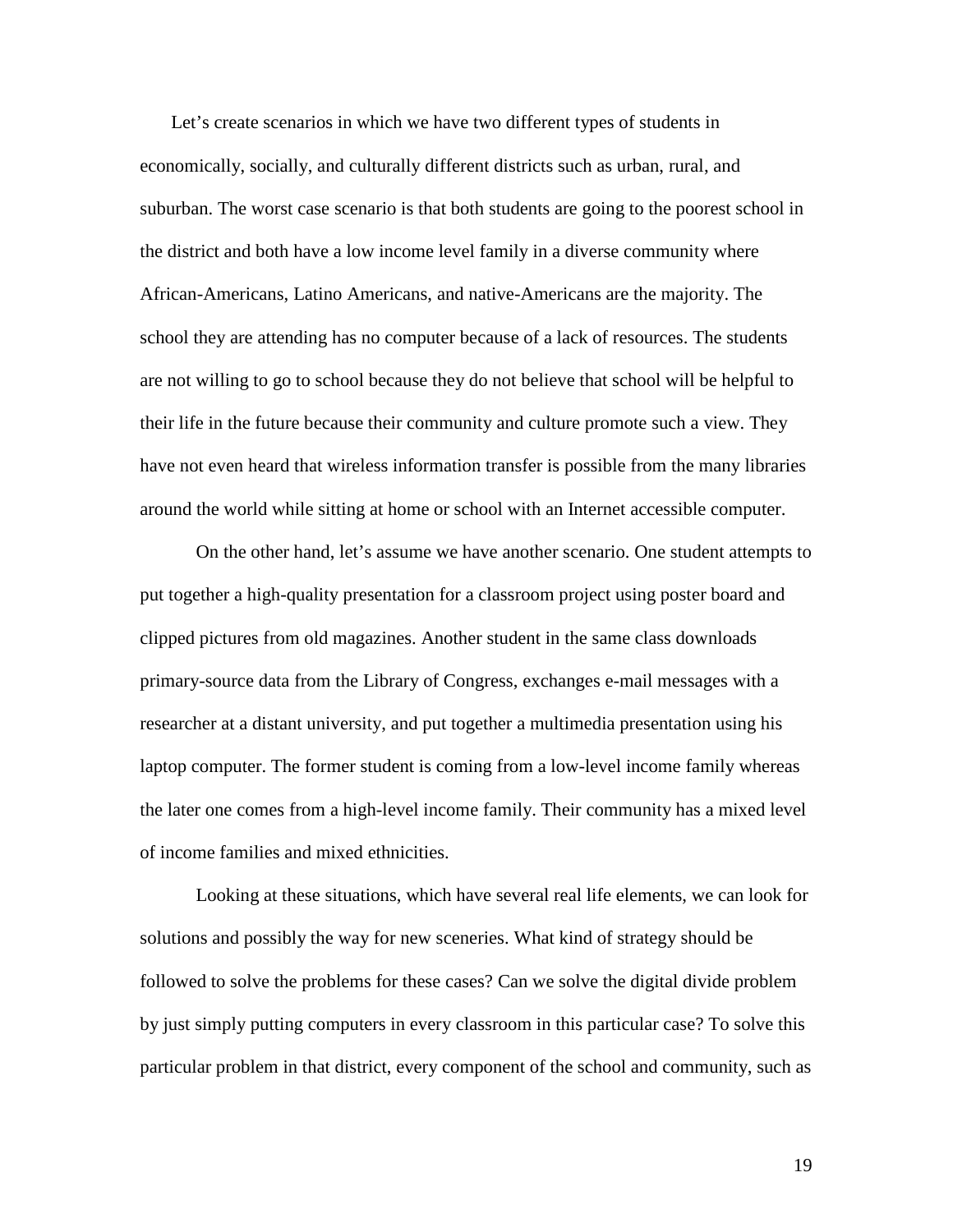school administer, teachers, parents, and local, state, and federal officials, need to come together for a collaborative work. Therefore, I offer some strategies for practical purposes that every district, school, administer, teacher, student, or parent can apply when they come across such sceneries as above.

*District administrators* can lessen inequalities between schools in that district. They can survey schools within the district to determine differences in amount of equipment, type of equipment, and number and type of course offerings and whether these differences are substantial enough to constitute unequal access. Based on results of the survey, they can give their support to the district policy which outlines a minimum technology plan that offers all students the opportunity to become computer literate as defined by the district; be sure to require staff training and frequent assessment of the plan. They can develop a plan or set of strategies for assisting individual schools to meet the requirements of the district policy by getting state and federal support.

*Schools* can provide opportunities to increase access for those students whose families have limited economic means. To get parents involved in this program, schools can hold a lab night where students and parents work together at computers, if parents work in the day time. Schools also need to provide child care for those parents who have children during the lab nights. Some activities can be scheduled during the day for parents who are at home during the day, have other children at home during the evening, or have concerns about going out at night. If schools do not have enough equipment, they can apply for loaner equipment and loaner instructional software that can be borrowed for a specific amount of time; this could include computers, instructional videos, and handheld calculators. Labs can be kept open before and after school, in the evenings, during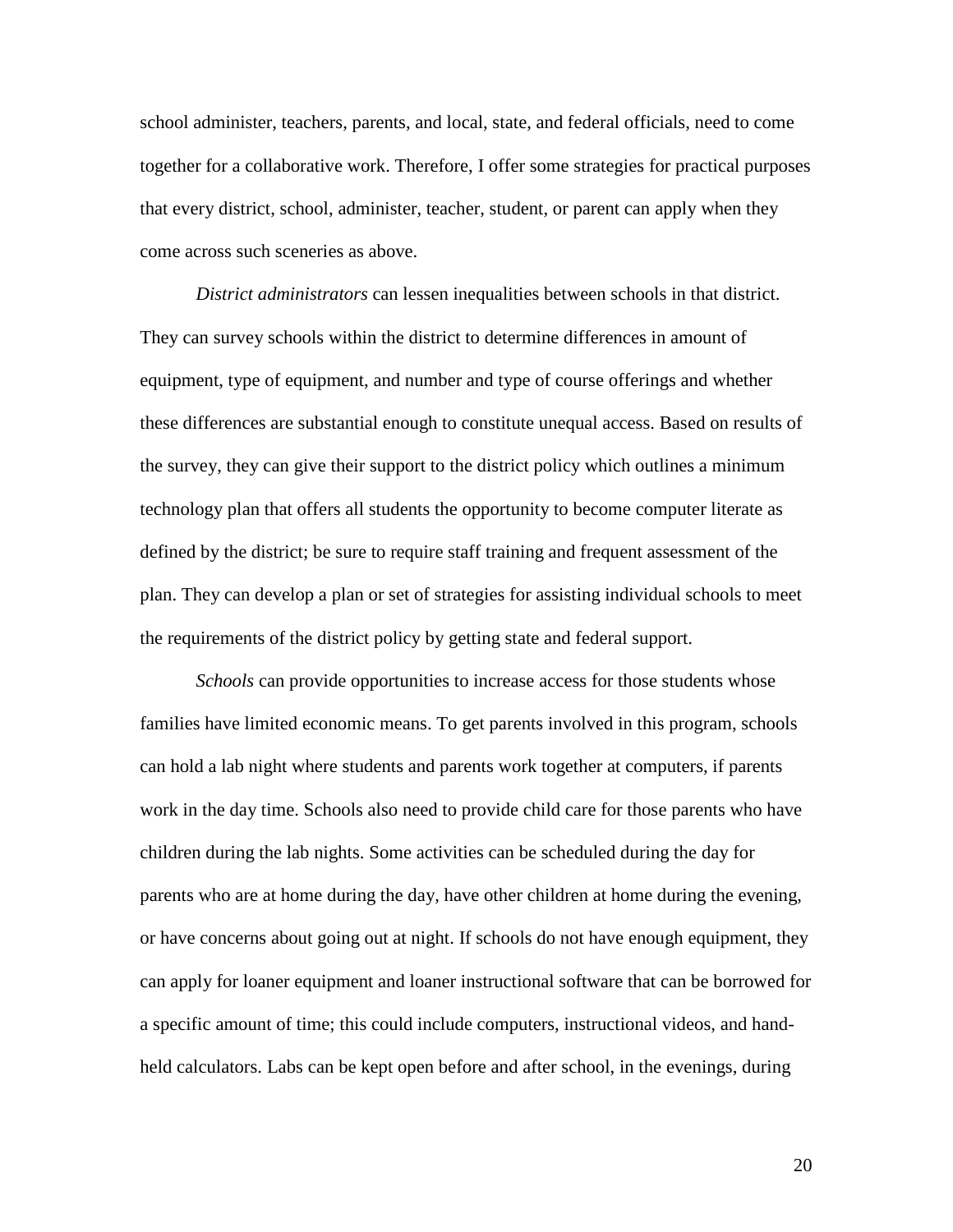the summer (in conjunction with summer school) and schools can use volunteers to staff and supervise these additional hours. At the same time, schools can seek funds to serve groups with limited economic means, and they can work with the public library to make the equipment available to students during the summer.

*School staff* can increase access to educational technology of all students. First of all, to make all staff skilled computer users, computer classes can be offered. After that they can integrate computers at various skill levels. All staff should be advocators of equity and they ought to take notice and speak up when they see inequities of access or use. For example, they can survey the location of computers within their school and monitor who uses them; they can monitor whether all students have opportunities to go on "electronic" field trips or use networking to participate in collaborative projects. Based on the monitoring results, a plan can be developed to integrate diverse uses of computers and other educational technology across the curriculum such as *technology mini-grants*. With the help of that kind of grants, staff can help teachers to find ways to use technology in their classrooms. They can educate parents by developing classes to help them become computer literate while having parents and children work together on computer-based learning programs.

*Teachers*, in order to increase equity within their classroom, can study the usage gaps between male/female, white/minority, native English/limited English speaking nondisabled/disabled, higher achieving/lower achieving, and higher income/lower income groups. But first of all, they ought to become a comfortable and talented computer user. They can use peer tutoring in ways that encourage mentored student to learn computers and technology; as student gain skills, they can become peer tutors. They should require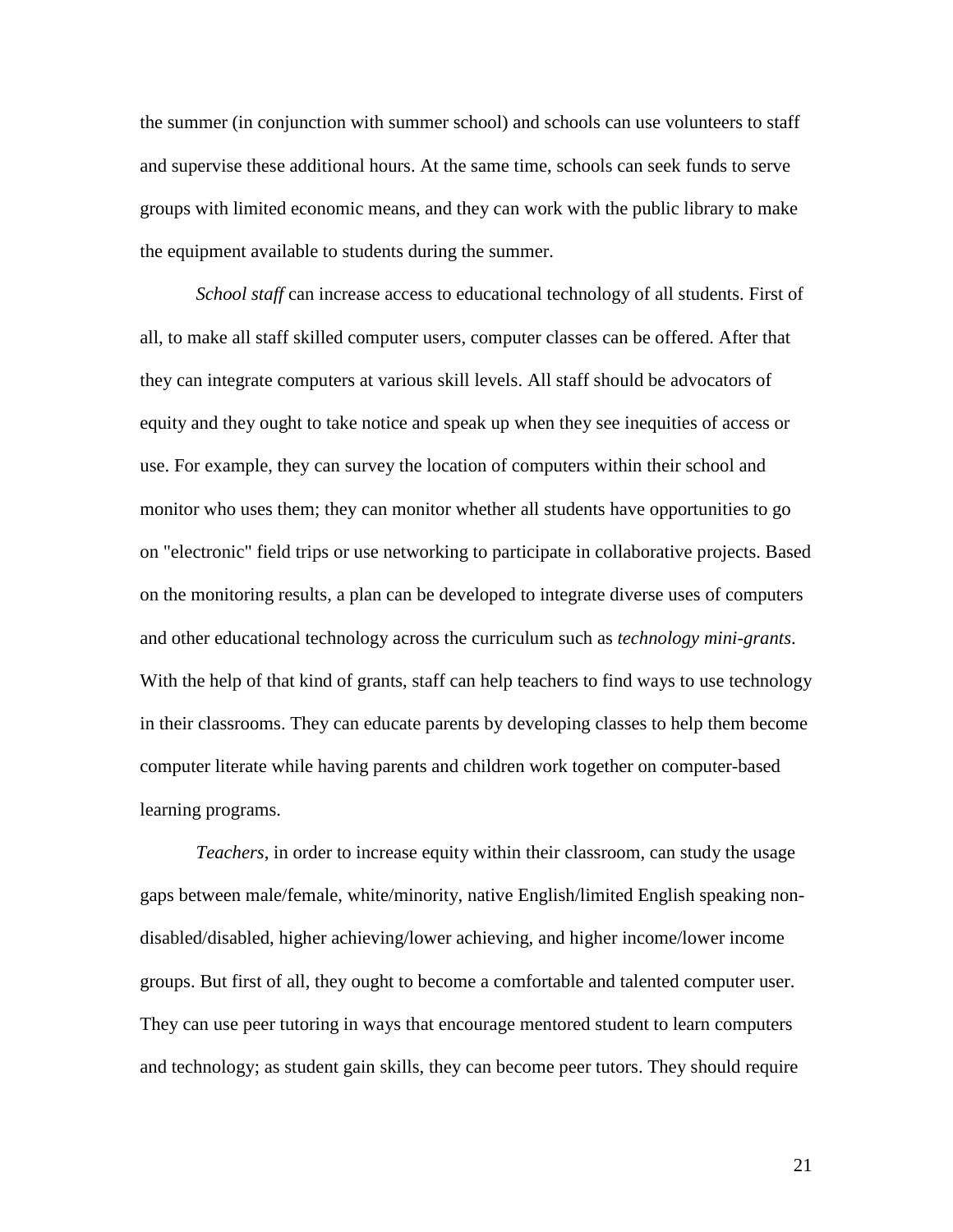all students to spend a minimum amount of time in the computer laboratory each week. For the unwilling students, teachers can invite speakers and role models to their class that represent a diversity of ethnic and cultural backgrounds, both sexes, all forms of abilities. A student computer committee can be created to help them with ideas for ensuring equitable use among all groups with using students' ideas. Pairing students with disabilities with non-disabled peers; or pairing males with females are some important instructional methods, but teachers should make sure of equal use for both pairs. They ought to avoid asking technical questions only of certain students and pay attention to use nonbiased language to reflect that technology is for everyone. Finally they can create a club for targeted students that taps an interest technology addresses; and explore how computers can accommodate the diverse learning styles of students.

The followings are some more suggestions that all districts, schools, administers, teachers, students or parents can apply at different levels. They can search for high tech business partners who often are interested in helping out local schools; the local chamber of commerce can help you contact organizations that are willing to provide schools with financial assistance or volunteer assistance for staff training, laboratory supervision, etc. They can write grants to receive public and private support while conduct special purpose fund-raising events. They can also find out what skills parents or guardians have that might be used in their programs when they seek hardware and software donations. To sell, donate, or trade-in old equipment, some ways can be investigate like hold a garage sale Furthermore, new uses for older technology can be explored, for instance, older computers can become part of a writing lab.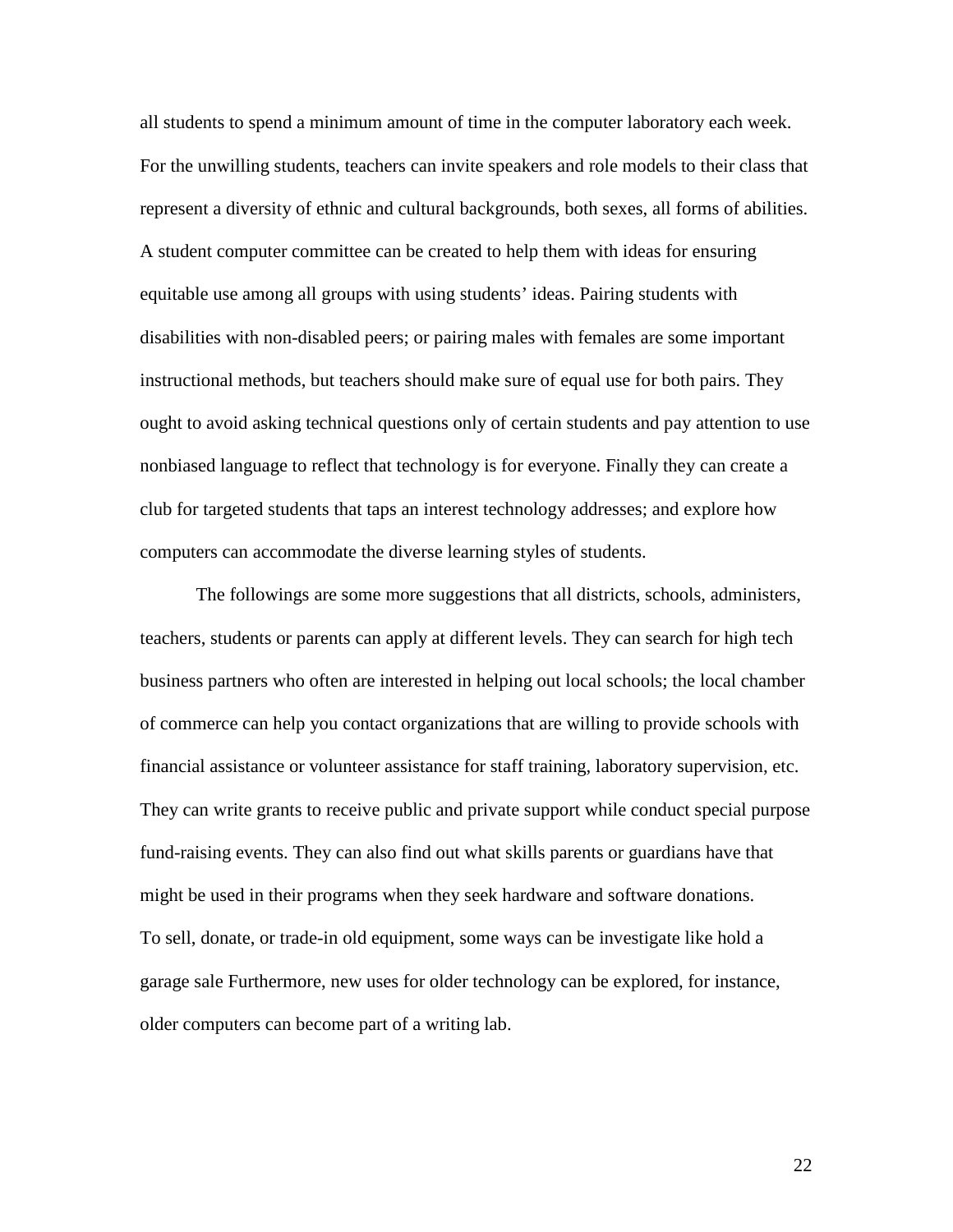At *international level*, four elements in the digital divide should be taken into account: *education, economy*, *governance* and *culture*. Of course, in the national level liberalization to reduce communication costs needs to be considered. This policy should be backed up with the creation of a universal service providing access to Internet. Moreover, the setting up and strengthening of independent national bodies shall prove its importance in consumer-friendly telecommunications market. On the other hand, the authorities should implement proactive policies with a view to increasing Internet use.

Formal education and life-long learning are at the core of this strategy. A country's capacity to take advantage of the knowledge economy depends on how quickly it can become a 'learning economy'. Learning means not only using new technologies to access global knowledge. So, in the context of "Bridging the Digital Divide" through education, the application of Information and Communications Technology (ICT) offers a tremendous potential such as:

- Increased access to underserved areas through distance learning,
- Improved quality of teaching and learning, through appropriate software aimed at providing information, tools and interactive learning, and using technology in constructivist ways to give students the looks to think critically and realize the power in developing their own media production,
- Strengthened education management systems, through connecting educational administrations and providing real time data/indicators and,
- Shared knowledge among policy makers and other stakeholders through wellorganized knowledge management systems.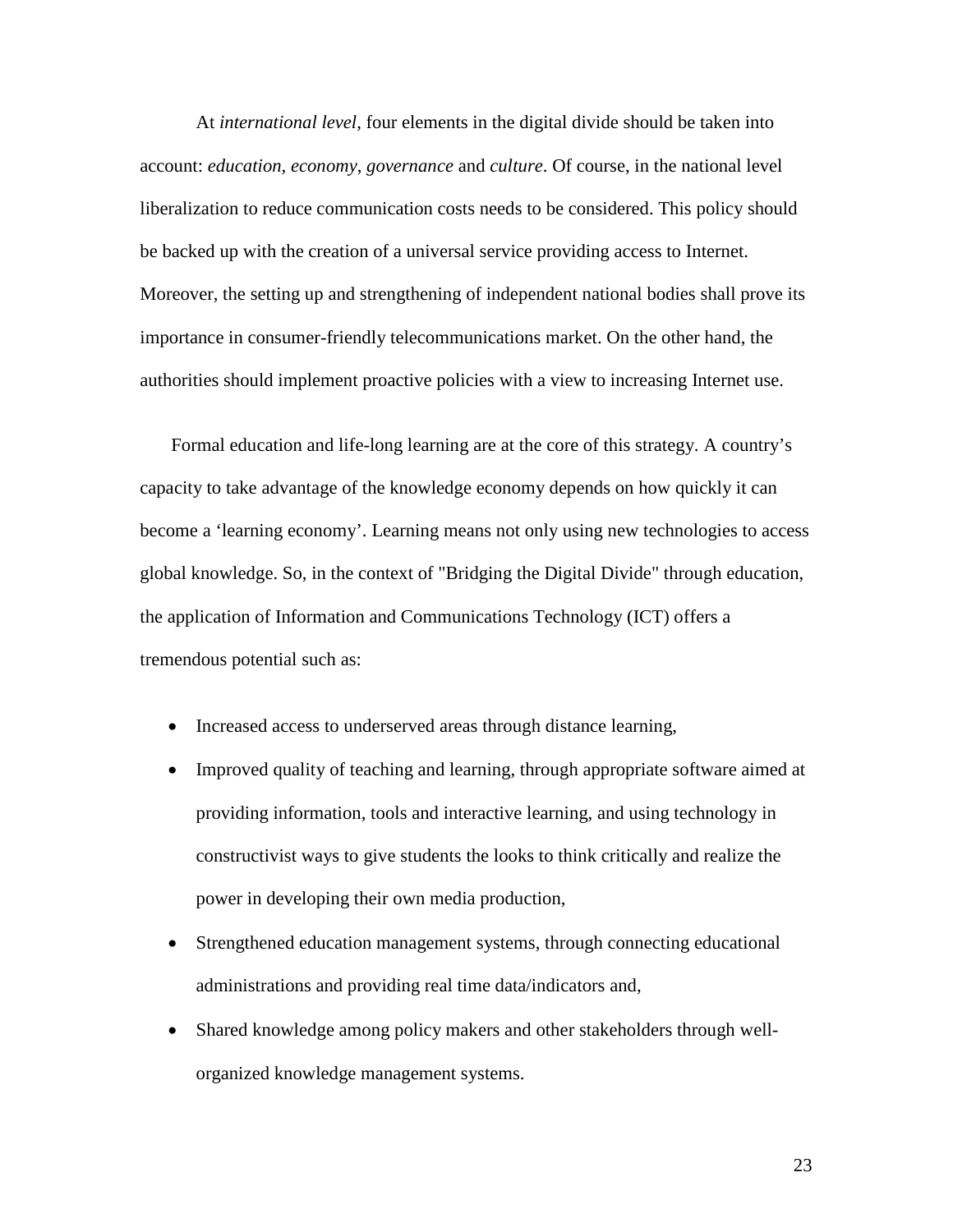Also, some concrete actions such as promoting Internet use, investing in human resources and developing the Internet that is not too expensive, quicker and better protected must be taken into consideration as well. In public level; there must be taken some measures such as:

- Supplying Internet access points in every schools and libraries,
- Offering low-interest loans for public equipment in rural areas and poor urban districts,
- Taking steps to bring down equipment prices (lifting taxes, providing subsidies) and low interest loans for low-income families,
- Organizing free web training sessions for the disadvantaged,
- Offering free Internet addresses to all schoolchildren,
- Fostering competition in telecommunications to encourage low charges and
- To courage unmetered Internet access tariffs.
- ICT can help to bridge all the other divides, by helping to solve the basic problems of developing countries when it is fully integrated into government policies and the social and commercial life.
- Developed nations need to help close the gap by funding grassroots projects that use communication technologies to improve the standard of living, building of infrastructure, and establishing technology start-ups in developing nations (World Telecommunication Development Report, 2002).
- The governments of developing nations must play their role in formulating suitable strategies based on private sector participation, market liberalization and independent regulation (World Telecommunication Development Report, 2002).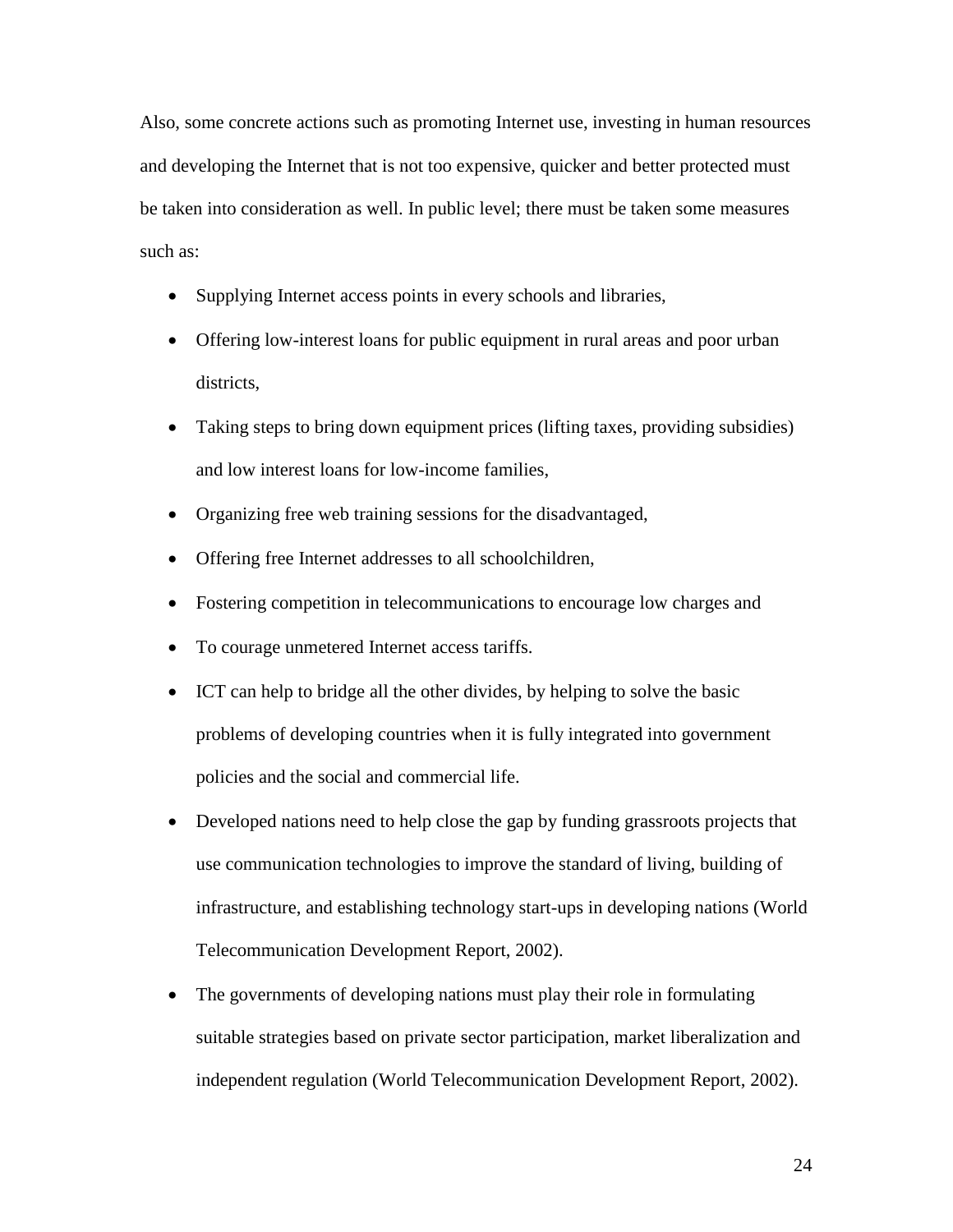Finally, I am going to suggest to all developed and developing countries, instead of

allocating their budget to military they should use it for education. Then…it would give

many opportunities to people who have-not…

# **REFERENCES**

Akarsu, F. (2000). Transition and education: A case study of the process of change in Turkey. In K. Mazurek, M. A. Winzer, & C. Majorek (Eds.), Education in a global society: A comparative perspective (pp. 315-329). Needham Heights: Ally & Bacon, a Pearson Education Company

Beatty, B. (1995). Preschool education in America: The culture of young children from the colonial era to the present, New Haven: Yale University

Bolt, D. & Crawford, R. (2000). Digital divide: Computers and our children's future, TV Books LLC, New York.

CNNIC (July 2001). Semiannual survey report on the development of China's Internet. Retrieved October, 2002 from<http://www.cnnic.net.cn/develst/repindex-e.shtml>

Cohen, E. (2002). Technology has not created a digital divide, In A. Ojeda (Ed.),Technology and society: Opposing viewpoints (pp. 38-46). San Diego, California: Greenhaven press.

Cronin, B. (2002). The digital divide, Library Journal 127 (3) p. 48

Cuban, L. (2002). Oversold and underused: computers in the classroom. Harvard University Press, Cambridge, Massachusetts; London, England

Dickard, N. E., (2002). Digital divide disconnect, *Education Week*, 21(32). Retrieved November 11, 2002 from <http://www.edweek.org/ew/newstory.cfm?slug=32dickard.h21>

Donald A. S.& Bish S. & William J. M.(1998). High technology and low-income communities: Prospects for the positive use of advanced information technology

Donogue, J (2000). Bridging the digital divide, *OECD Observer*, Retrieved October 10, 2002 from

http://www.oecdobserver.org/news/fullstory.php/aid/274/Bridging the digital divide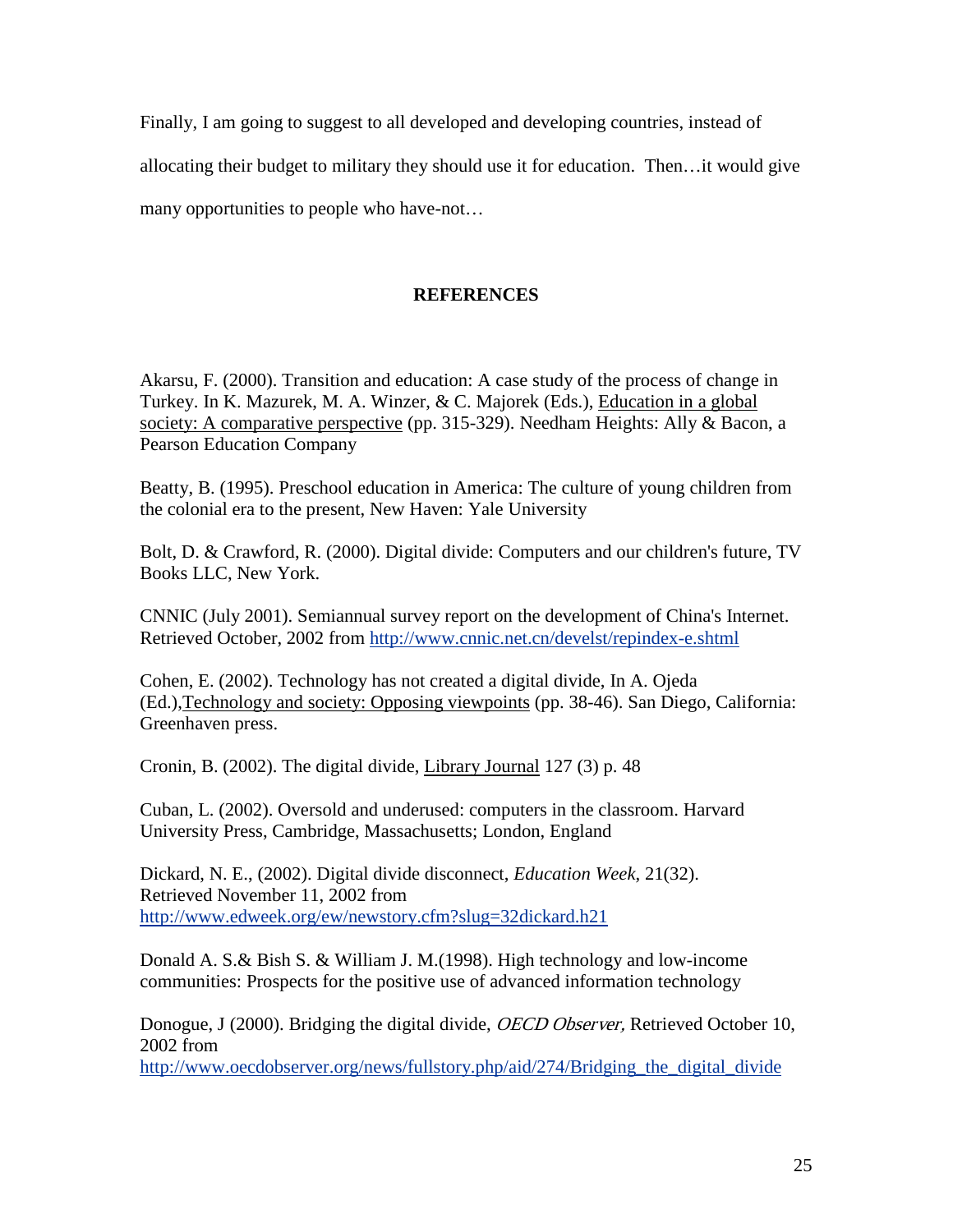Gaillard, F. D. (2001). Understanding the digital divide as it relates to electronic commerce. Unpublished doctoral dissertation, Old Dominion University

James, E. (2001). Learning to bridge the digital divide, *OECD Observer*, Retrieved December 11, 2002 from http://www.oecdobserver.org/news/printpage.php/aid/408/Learning to bridge the digita [l\\_divide.html](http://www.oecdobserver.org/news/printpage.php/aid/408/Learning_to_bridge_the_digital_divide.html)

Jensen, M. (2002). The African Internet: A status report, (demiurge.wn.apc.org/africa/afstat.htm).

Light, J. S, (2001). Rethinking the digital divide, Harvard Educational Review 71(4) p. 709-33

Mack, R. L. (2001). The Digital divide: Standing at the intersection of race & technology. Durham, North Carolina: Carolina Academic Press,

Madhavan, N. (1998). Asia lags in bumpy Internet revolution. A Reuter's news story Retrieved October 10, 2002 from http://www.indnews@indnet.org

Mahon, T. (2002). Technology has harmed society, In A. Ojeda (Ed.),Technology and society: Opposing viewpoints (pp. 18-23). San Diego, California: Greenhaven press.

Mazurek, M. A. Winzer, & C. Majorek (2000). Education in a global society: A comparative perspective. Needham Heights: Ally & Bacon, a Pearson Education Company

Mesher, G. (1996). The Internet in Asia: Modern countries move ahead. Internet World, 7(12), 56-57

Mitchell, M.M. (2001). Exploring the future of the digital divide through ethnographic futures research. Unpublished doctoral dissertation, Gongoza University.

Muftuler, M.B. (1997). Turkey's relations with a changing Europe. Manchester: University Press

Ojeda, A. (2002). Technology and society: Opposing viewpoints. San Diego, California: Greenhaven press.

Pearson, T. (2002) Falling behind: A technology crisis facing minority students, Tech Trends 46 (2) p. 15-20

Perkinson, H. (1968). The imperfect panacea: American faith in education, 1865-1965, New York: Random House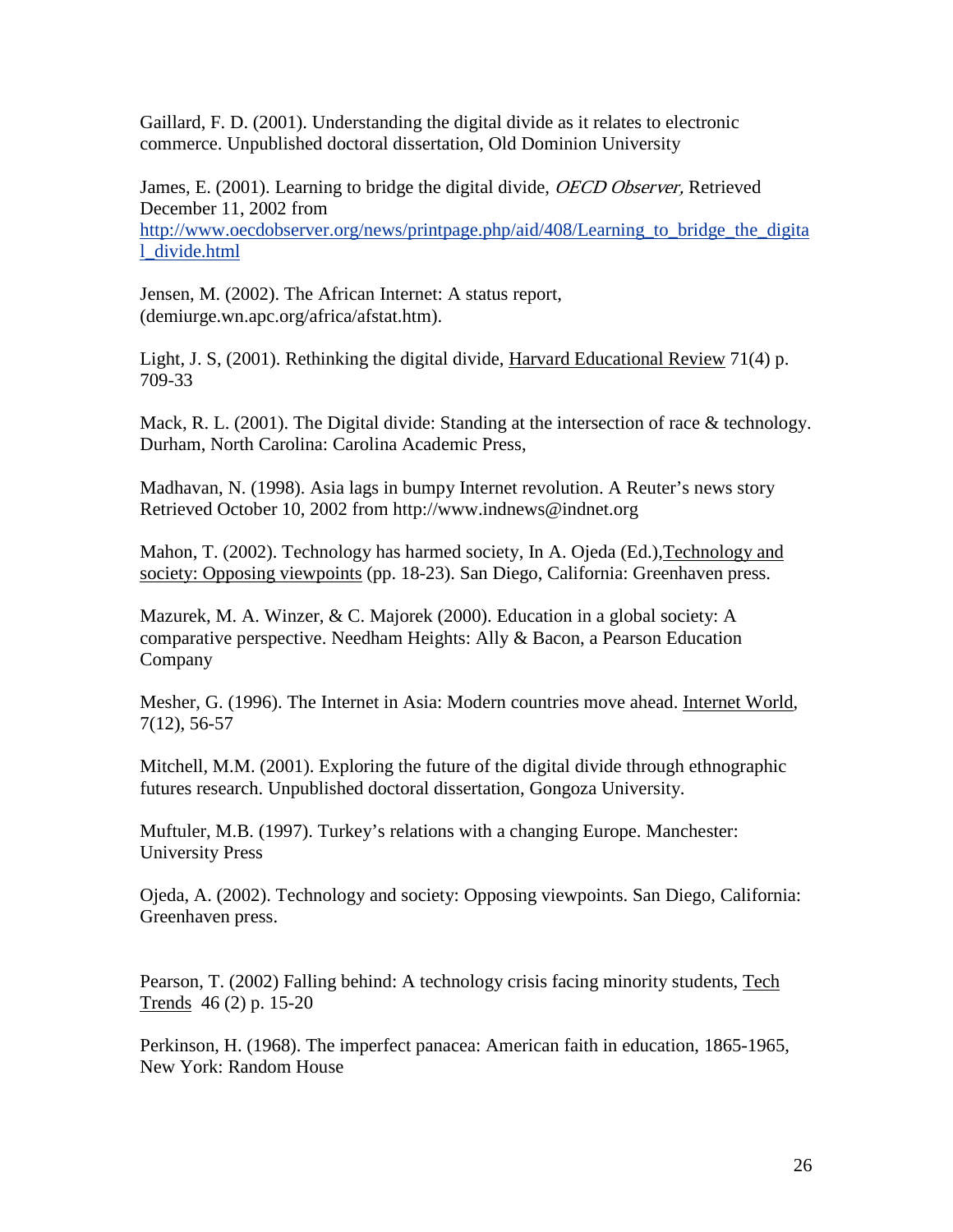Puma, M. J., Duncan, D. C., and Andreas D. P. (2000). E-Rate and the digital divide: A preliminary analysis from the integrated studies of educational technology. The Urban Institute.

Raman, V.V. (2002). Technology has improved society, In A. Ojeda (Ed.),Technology and society: Opposing viewpoints (pp. 23-30). San Diego, California: Greenhaven press.

Rao, S. & Klopfenstein (Eds.). (2002). Cyber path to development in Asia: Issues and challenges. Praeger: Westport Conn.

Revenaugh, M. (2002). Technology has created a digital divide, In A. Ojeda (Ed.),Technology and society: Opposing viewpoints (pp. 30-38). San Diego, California: Greenhaven press.

Roach, R. (2002). Report says global digital divide growing Black Issues in Higher Education 19 (4) p. 66

Savas, U. (2002). Turkish Internet clampdown, Radio Nederland (reportaj by Dorian Jones) Retrived October 12, 2002 from <http://www.rnw.nl/realradio/features/html/turkey020524.html>

Sevdik, B. A.; Akman, V. (2002). Internet in the lives of Turkish women, First Monday Retrieved October 13, 2002 from [http://www.firstmonday.org/issues/issue7\\_3/sevdik/index.html#s1](http://www.firstmonday.org/issues/issue7_3/sevdik/index.html#s1)

Sahin, H.(2002). Turkish Internet clampdown, Radio Nederland (reportaj by Dorian Jones) Retrived October 12, 2002 from <http://www.rnw.nl/realradio/features/html/turkey020524.html>

Spring, J. (2000). American education, Ninth Edition, The McGraw-Hill companies, Inc. USA.

The global PC market: Facing the eastern challenge (1996, May 30) Computer Industry Report. 31 (7&8)

Trotter, A & Hoff, D., (2002). Technology programs in and out of Ed. Dept. take big hit in budget, Education Week, 21(22) Retrived December 4, 2002 from <http://www.edweek.org/ew/newstory.cfm?slug=22budside2.h21>

Turkish Women in Statistic (October 1994) Retrived October 12, 2002 from <http://www.ee.surrey.ac.uk/Societies/turksoc/intro/turkwom.html>

U.S. Department of Commerce, National Telecommunications and Information Administration, *Falling through the net IV: Toward digital inclusion*. (Washington, DC: U.S. Government, 2000, Printing Office. U.S.)